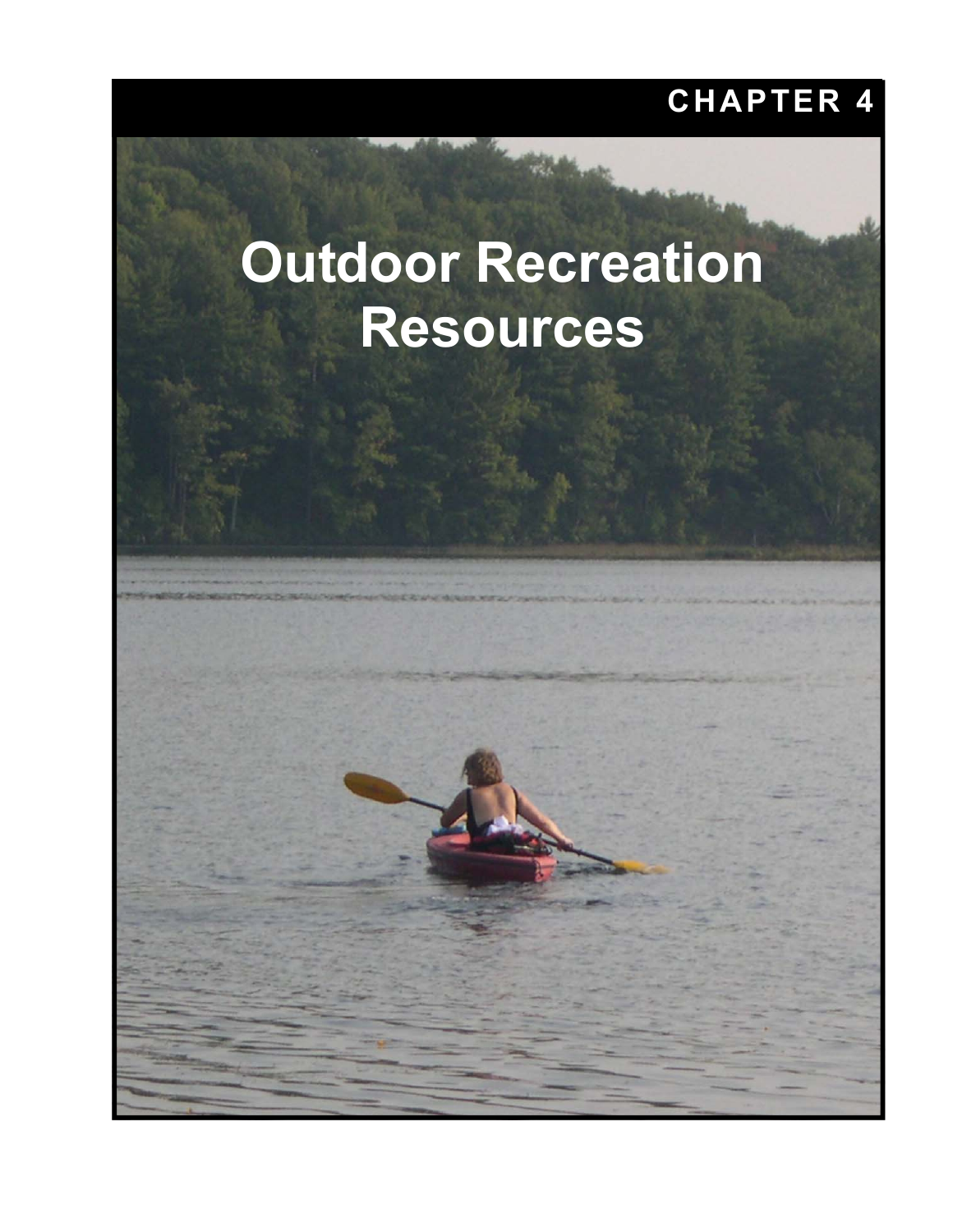here are many outstanding outdoor recreational resources located along the eastern section of the Mohawk Trail Scenic Byway. The Connecticut and the Millers Rivers as well as the mountainous terrain located within close **EXECUTE:** The are many outstanding outdoor recreational resources located along the eastern section of the Mohawk Trail Scenic Byway. The Connecticut and the Millers Rivers as well as the mountainous terrain located withi The diverse outdoor recreational activities include camping, hiking, mountain biking, river related activities, horseback riding, hunting, fishing, golfing, rock climbing, cross-country skiing, canoeing, kayaking, road bicycling, swimming, bird watching and snowmobiling. This chapter of the Corridor Management Plan provides an inventory of these facilities by type of activity, identifies issues related to the existing and potential increase in the use of the recreational facilities, and recommends future actions to ensure that the recreational resources remain an asset to the region's economy and quality of life.

While this Corridor Management Plan primarily focuses on resources within a half-mile radius of the Byway (Route 2 and Route 2A), the recreational resources section of the report does include attractions that are located outside of this project area boundary, but within the towns along the Byway. Recreational resources that are primarily accessible from the Byway route and within a short drive have also been included.

# **State Forests**

The Erving State Forest and the Wendell State Forest are located in the project area. The Massachusetts Department of Conservation and Recreation (DCR) owns and manages both of these facilities. These facilities include almost 10,000 acres with multiple use trails for hiking, mountain biking, horseback riding, cross-country skiing, snowmobiling, camping, swimming, picnicking, fishing, hunting and wildlife viewing. A brief description of the facility and a summary of the activities available at each of these sites are also included below.

# *Wendell State Forest*

Wendell State Forest is located south of the Millers River. It includes 7,566 acres of rolling forested hills, streams, ponds, and trails. There are 50 miles of trails within the state forest. The land was purchased in the 1920s. The area was heavily burned during the early 1900s. Some of the park and most of the road systems were constructed by the Civilian Conservation Corps in the 1930s. Ruggles Pond is the main day-use area. This 10-acre pond offers crystal clear water for swimming and fishing. There are also picnic sites and a ball field with a pavilion located near the pond. There is a small boat launching ramp located at the Northern end of Wickett Pond. The Metacomet Monadnock Mattabesett Trail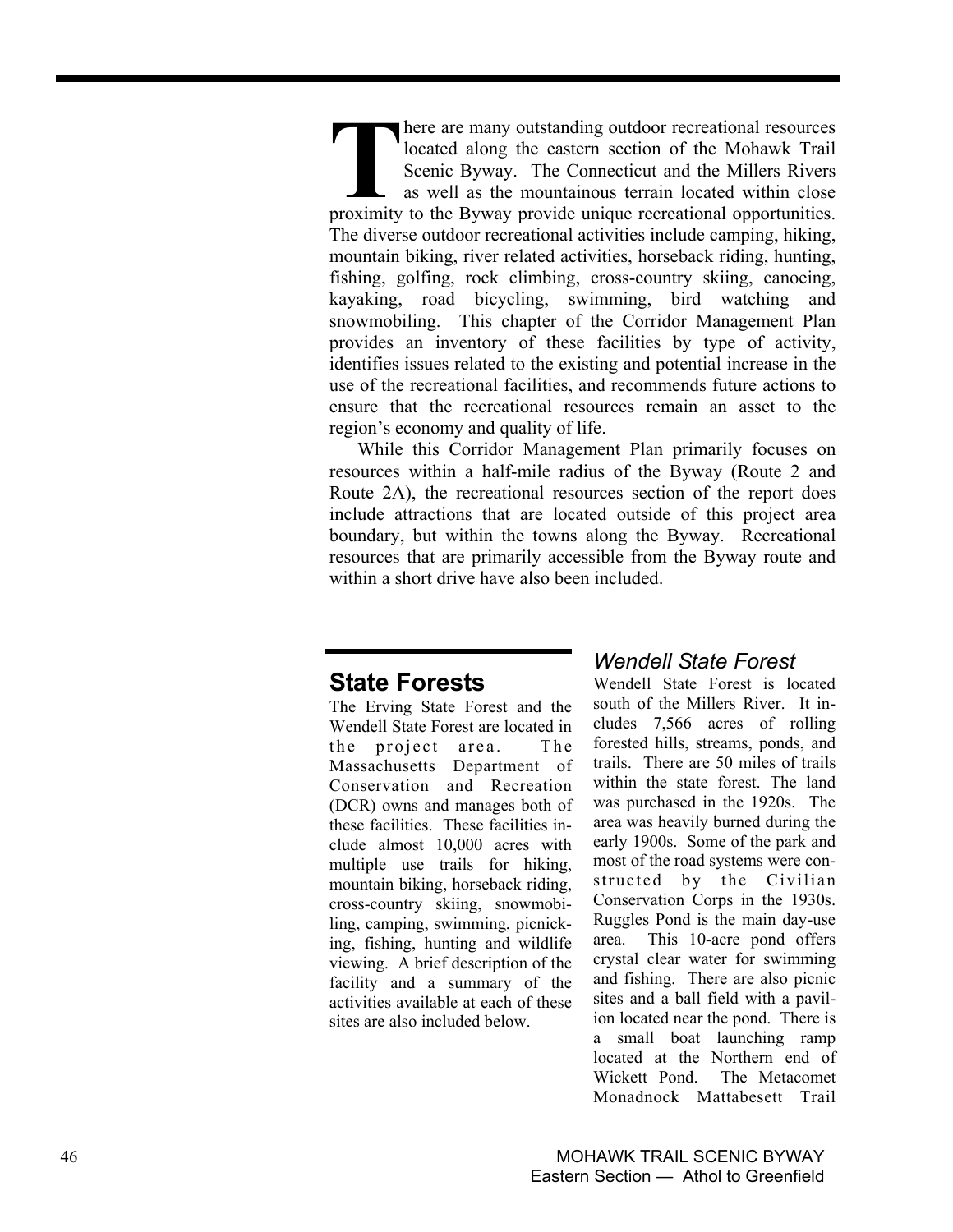(MMM Trail) traverses the forest and includes a small Adirondack shelter for trail users. The facilities and activities available at the State Forest include: hiking, picnicking, fishing, hunting, mountain biking, cross-country skiing, boat launch access and snowmobiling.

Website:http://www.mass.gov/dcr/ parks/central/wndl.htm

# *Erving State Forest*

Erving State Forest is located to the north of Route 2 in the Town of Erving. This recreational area provides a wide variety of activities including, boating, swimming and fishing at Laurel Lake with its beautiful brick-lined lakeshore, camping, picnicking, hunting, horseback riding and winter sports. There are 8 miles of forest roads, and numerous trails that lead to points of scenic interest throughout the forest. The Erving State Forest has overnight accommodations, toilet facilities and showers. The affordable accommodation and facilities provided at the state park campsites are popular with various groups, and are often sold out on weekends. The facilities and activities available at the State Forest include: *hiking, boating, camping (including shower facilities), picnicking, mountain biking, hunting, fishing, crosscountry skiing and snowmobiling.* W  $e$  b  $s$  i t  $e$ http://www.mass.gov/dcr/parks/ce ntral/ervf.htm

# Other Recreation Areas and Parks

# *Athol*

#### **Alan E. Rich Environmental Park**

The Alan E. Rich Environmental Park is located at the west end of Athol center. The park has car-top access to the Millers River and trails through Cass Meadow Wildlife Management Area. The facilities and activities available include: *picnicking, hiking, crossc o u n t r y s k i i n g , , canoeing/kayaking, boating, and wildlife viewing.* Website: www.athol-ma.gov/parks.html

## **Bearsden Conservation Area**

The Town of Athol's Bearsden Conservation Area includes ten miles of trails crisscrossing 1,000 acres of forest. The trails provide diverse exploration options including views of the Millers River, nearby mountains, the Millers River, stone walls and a cut through rock ledge. A strenuous climb leads to Round Top, which is Athol's second highest hill at 1,278 feet, and to Warren's Vista. Both locations have a panoramic view of the surrounding valleys. There are also trails that lead to the Newton Reservoir, formerly a water supply; Duck Pond, a haven for waterfowl; the Ox Bow, a curve in the river and a popular picnic spot; and Thousand-Acre Swamp a magnificent wetland area. There are lots of opportunities for bird-watching and other nature viewing. There is also limited camping permitted by prior arrangement. The facilities and activities available include: *picnicking, fishing, hiking,*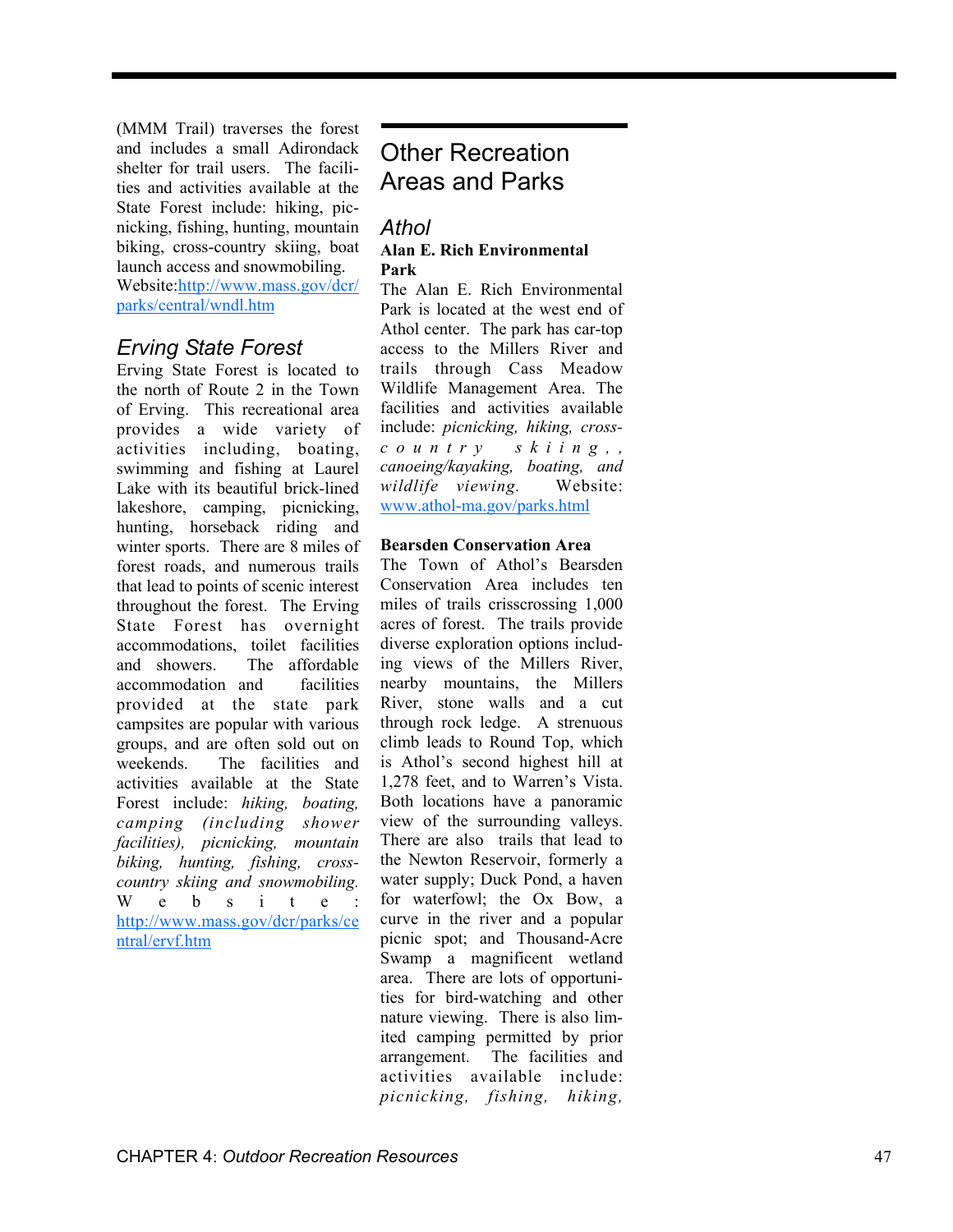*hunting, mountain biking, rock climbing, horseback riding, snowmobiling, cross-country skiing, and wildlife viewing.* Website:  $h$  t t p : //www. northquabbinwoods.org/ entries/219

## **Cass Meadow Wildlife Management Area**

The Cass Meadow Wildlife Management Area was once a place where the Nipmucks planted maize and European settlers raised hay. It was also the site of a toll road, chartered in 1799, linking Boston to Brattleboro. Today, the area is being maintained as an example of early successional habitat with grasses and wildflowers that provide a home for butterflies, dragonflies, birds, and animals that desire sun. The area includes 36 acres that are owned by the Commonwealth of Massachusetts and abuts eight acres that are owned by the Town (Alan E. Rich Environmental Park) both of which are on the north shore of the Millers River. Future plans include the construction of a bridge linking Cass Meadow to the Alan E. Rich Environmental Park on the south shore of the river. The facilities and activities available include: *fishing, hiking, kayaking/canoeing, and crosscountry skiing.* Website: http://www.mass.gov/dfwele/dfw/b di/cassmeadows7c1.htm

## **Millers River Wildlife Management Area**

The Millers River Wildlife Management Area includes extensive wetlands in the north which are fed by numerous brooks; a shrubby corridor along a powerline right-of-way; rugged and forested terrain with steep slopes

into the Millers River valley in the south; miles of frontage on the river. A section of the Millers River Wildlife Management Area near downtown Athol spans both sides of the river. Moose, deer, coyote, raccoon, snowshoe hare, grouse, turkey, and forest birds live within the area, and some pheasant are stocked. For anglers this is a catch-and-release area. The area is owned by the Massachusetts Division of Fisheries & Wildlife. The facilities and activities available include: *Fishing, hiking, hunting, and camping only by permit of MDFW.* W e b s i t e : http://www.mass.gov/dfwele/dfw/

## **Skyfields Arboretum**

The Mount Grace Land Conservation Trust is a private nonprofit organization that was founded in 1986 and protects significant natural, agricultural and scenic areas. The Trust encourages land stewardship in 23 cities and towns of North Central and Western Massachusetts. The Trust's Skyfields headquarters in Athol offers trails showcasing native plants. The historic Willis Farmstead at Skyfields has beautiful stone walls and a showcase of native plant species that serve the needs of wildlife. The area includes ten acres of open fields laced with loop trails teeming with birds, butterflies, and dragonflies, and the woodland fringe connects to the much larger (440-acre) Lawton State Forest, itself a treasure house of woodlands and ponds. Across Old Keene Road, there are an additional 30 acres of Skyfields that serves as a demonstration of the methods and values of forest stewardship. The facilities and activities available include: *hiking,*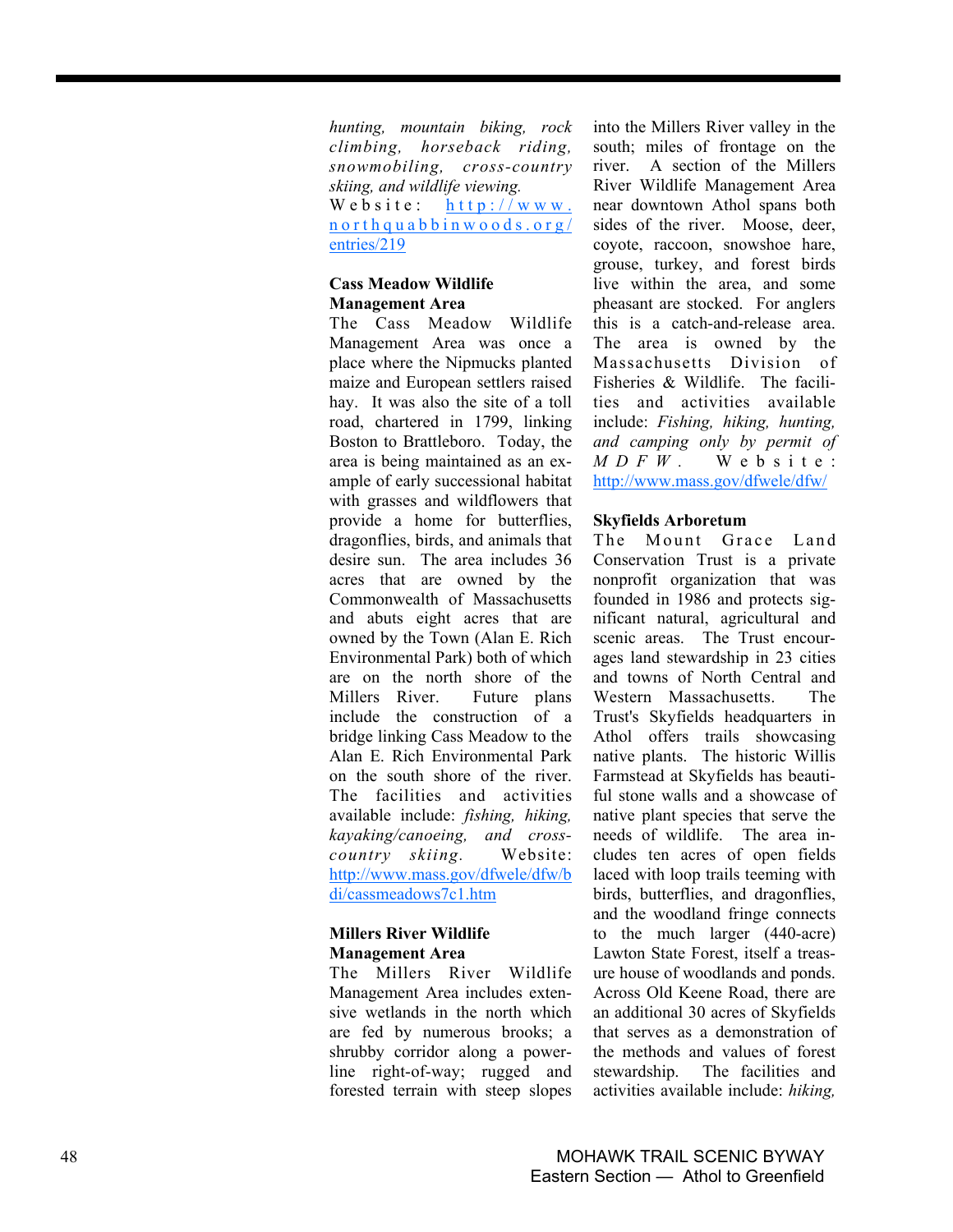*hunting, and cross-country skiing.*  Websites:  $h$ ttp://www. mountgrace.org/ and http:// www.northquabbinwoods.org/ entries/154

#### **Lake Ellis**

Lake Ellis is a Town owned beach with swimming and boating activities. It offers a great beach and picnic area. Boaters and anglers enjoy the lake. Among the fish found here are bass, pickerel, bluegill and hornpout. The facilities and activities available include: *picnicking*, *swimming, fishing and boating.* 

Websites:  $h$ ttp://www. northquabbinwoods.org/ entries/131

#### **Silver Lake Park**

Silver Lake Park is a town owned 15 acre park which has a springfed, trout stocked pond. This park also has a large beach, bathhouse, picnic area, ball fields and a skateboard park. The facilities and activities available include: *picnicking*, *swimming, fishing, and boating.* Websites: http://www.northquabbinwoods.or g/entries/127

## *Orange*  **Battle-Dorrance Memorial Forest (55 acres)**

The Battle-Dorrance Forest is located on the north side of Route 2A, approximately 1.75 miles west of Downtown Orange. The forest was a Walden Pond for Harry A. Battle. Mr. Battle gradually acquired the four separate parcels that now make up the forest from various members of his family. He built a cabin for shelter and moved to the property for summers, after wintering in Mexico. Mr. Battle was less than five feet in height,

but he carefully pruned every tree in his forest to five or six feet. Mr. Battle also built a pond entirely by hand, moving the materials and earth with his wheelbarrow. His infrequent trips to town were made on foot or bicycle. In 1974 a fire from his wood burning stove destroyed his cabin, so he sold the property to his cousin and left for Mexico. Elizabeth Dorrance, a conservationist, made the gift to the New England Forestry Foundation to ensure the survival of this twentieth-century Walden Pond. The facilities and activities available include: *hiking, horseback-riding, hunting, mountain biking and cross-country skiing*. Website: http://

www.northquabbinwoods.org/ entries/153

#### **Fittz Family Memorial Forest**

The 75-acre Fittz Family Memorial Forest is adjacent to the Orange Town Forest and other protected land. It provides a valuable link in the North Pond Ridge Trail and the larger Chestnut Hill Trail system. Recreation, forestry, and scientific and educational activities are the management goals of the New England Forestry Foundation for this land. The facilities and activities available include: *hiking, horseback-riding, hunting, mountain biking, and cross-country skiing.* W e b s i t e : http://www.northquabbinwoods.or g/entries/109

#### **Hosmer Woods**

The Hosmer Woods consists of two parcels donated by two different families, the 187-acre Hosmer Woods and the 49-acre Webb Forest. The New England Forestry Foundation's (NEFF) actively manages this area and the forest is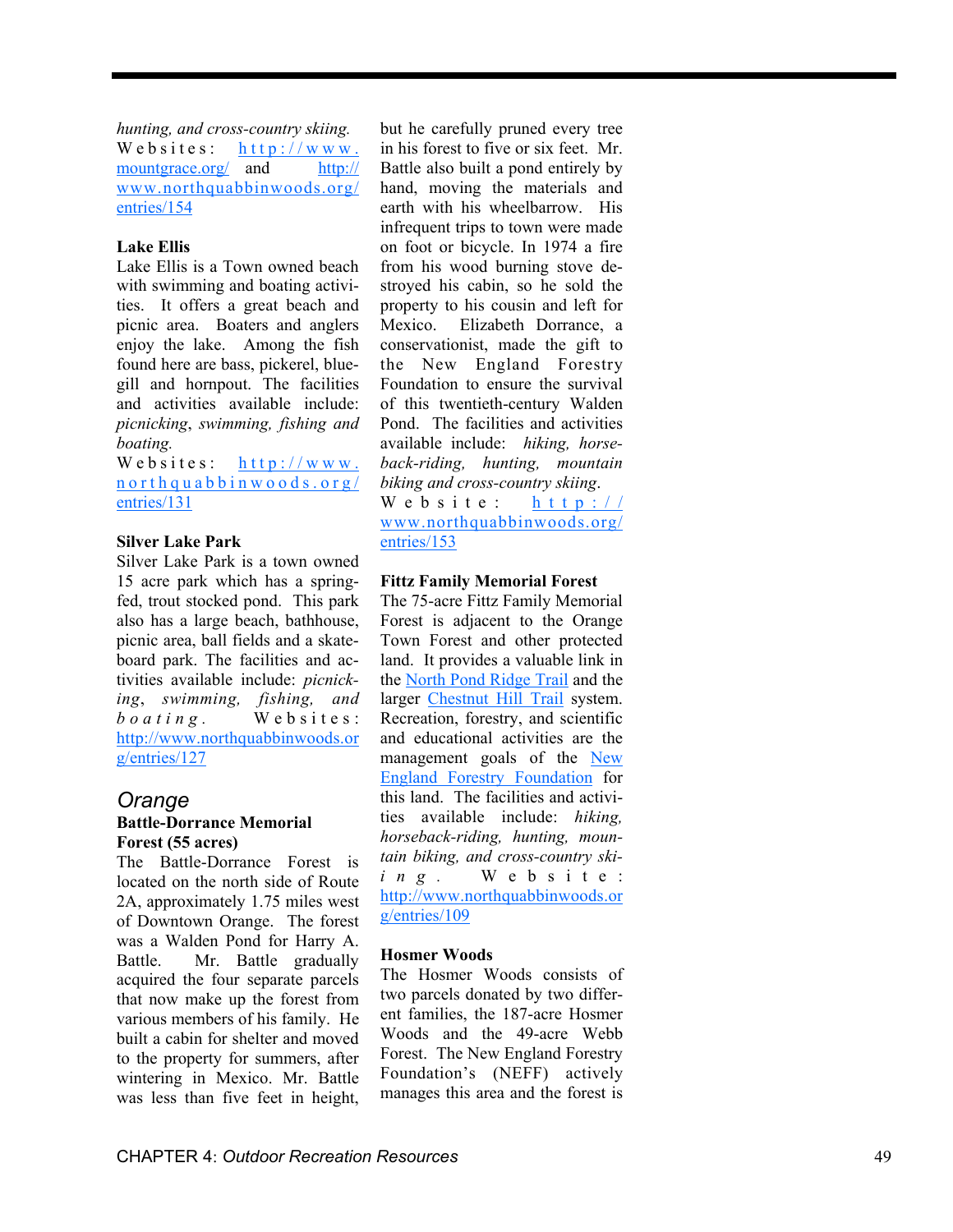dominated by wonderful stands of white pine. The haul roads through the parcels serve as inviting trails for visitors. The facilities and activities include: *hiking, horseback-riding, hunting, mountain biking and cross-country skiing*. Website: http://www. northquabbinwoods.org/entries/ 141

#### **Memorial Park and Orange Peace Statue**

The Orange Peace Statue was designated as the official peace statue of the Commonwealth of Massachusetts in 1998. The statue is located in Memorial Park on the banks of the Millers River in the center of the Town of Orange. The 12-foot bronze sculpture was created by Joseph Pollia in 1934 as a memorial to veterans of World War I. It depicts a weary doughboy with one arm around a young schoolboy. A plaque on the base carries the inscription "It Shall Not Be Again" against a shrouded figure of grief. Thirteen stars honor Orange veterans who died in the war. The facilities and activities include: *picnicking.*  Website: http://

www.orangetowngreen.com/ statue.htm

## **Orange Riverfront Park**

The Orange Riverfront Park is located on the southern bank of the Millers River on East River Street in downtown Orange, the park consists of .72 acres and provides access to the river for canoes and kayaks via a concrete boat ramp. Paddlers can travel the approximately 6 miles to the Alan Rich Environmental Park in Athol and a bike trail is also planned to begin at the site and run along existing roadways to Athol. Catch and release fishing is also allowed (the Millers River is a Class B waterway). Pathways and benches provide places to enjoy views of the river and of the native vegetation planted throughout the park. The park incorporates Low Impact Design (LID) elements such as rain gardens, swales, and soil amendments to treat all stormwater runoff on the site, eliminating the historic flow of stormwater directly into the river. Subsequent phases of construction will add a building for use as a canoe/kayak rental facility and a system of handicapped accessible docks with an overlook and a gazebo. The facilities and activities available include: *picnicking, kayak and canoe access to the Millers River*. Website: http://www.frcog. org/services/natural\_res/natres\_riv erfront.php

#### **Orange Wildlife Management Area**

The Orange Wildlife Management Area covers more than 1,500 acres of land including a beautiful beaver pond of about 80 acres on North Main Street. The area includes mixed hardwood and softwoods forests, brushy fields, open fields, several small streams and wetland areas. Deer, bear turkey, coyote, beaver, raccoon, woodcock and various non-game species visit or make their homes within the area. The property is owned by the Massachusetts Division of Fisheries and Wildlife. The facilities and activities include: *fishing, hiking, hunting, and camping by permit from MDFW*.

Website: http://www.mass.gov/ dfwele/dfw/habitat/maps/wma/ valleywma/orangewma.pdf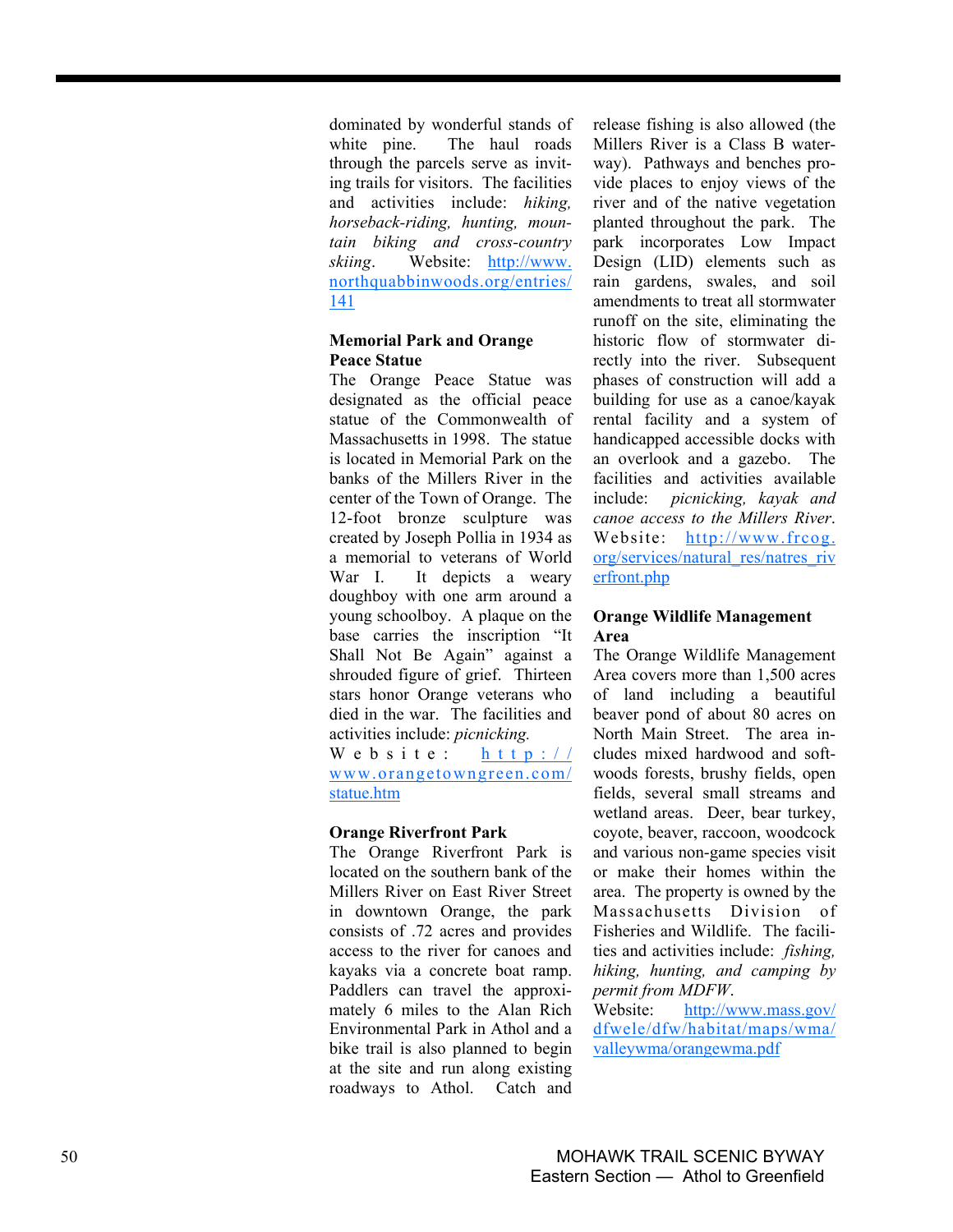#### **Tully Mountain**

Tully Mountain is the focal point of the Tully Trail and of the Tully Mountain Wildlife Management Area. The mountain rises 1,163 feet above sea level and appears dramatically above the relatively flat land around it. It is of geologically interest. From the northwest the effect of the glaciers can be seen on the smooth northern face of the mountain, while the southern face is much more irregular by deposited debris. There is a  $1\frac{1}{2}$ mile loop trail that leads to outcrops near the summit. From this trail there are views of the surrounding land, water bodies and distant mountains. Tully Mountain is also home to diverse plant and animal habitats. The area is owned by the Massachusetts Division of Fisheries and Wildlife. The facilities and activities include: *hiking, hunting, and camping by permit from MDFW*. Website: http://www.mass.gov/dfwele/dfw/h abitat/maps/wma/valleywma/tully mountainwma.pdf

#### **Tully Mountain Wildlife Management Area**

This scenic and ecologically diverse 1,200 acre area encompasses Tully Mountain itself. There are 3,000 feet of frontage on the West Branch of the Tully River and one of its tributaries (Collar Brook). The area also includes Tully Meadow, where beavers have turned parts of the river into a rich wetland. The area is ecologically diverse with at least 13 habitat types, including various kinds of forests, swamps, seeps, talus slopes, and open bedrock slabs. The river is stocked with trout and the old fields with pheasant. In addition, deer, bear, bobcat, coyote, turkey, raccoons,

snakes, and woodcock inhabit the area. The 22-mile Tully Trail traverses forested sections of the Wildlife Management Area and follows the public road along the meadow. A long-term plan includes relocating the trail offroad, a project that will require a lengthy footbridge across Collar Brook. The property is owned by the Massachusetts Division of Fisheries and Wildlife. The facilities and activities include: *fishing, hiking, hunting, rock climbing* . W e b s i t e : http://www.mass.gov/dfwele/dfw/h abitat/maps/wma/valleywma/tully mountainwma.pdf

# *Wendell*

#### **Hidden Valley Memorial Forest**

Hidden Valley was the vacation and research camp of Dr. Arthur Cronquist, who made immense contributions to the study of New England's flora. The 66-acre forest area is tucked within the larger Wendell State Forest. It has spectacular rock cliffs and a diverse forest. A spur trail to the left of a dedication plaque on a rock leads to the seasonal Lynne's Falls, named for Cronquist's daughter. A blue-blazed loop trail merges with the white-blazed MMM Trail and both travel along the easterly side of Lyon's Brook together for quite a distance. The area provides evidence of forest change caused by the 1938 hurricane, a 1980 outbreak of gypsy moths, and a 1998 selective timber cut. A 20-minute spur trail off this loop leads to Jerusalem Hill and its wonderful vista. The facilities and activities include: *hiking and cross-country skiing.*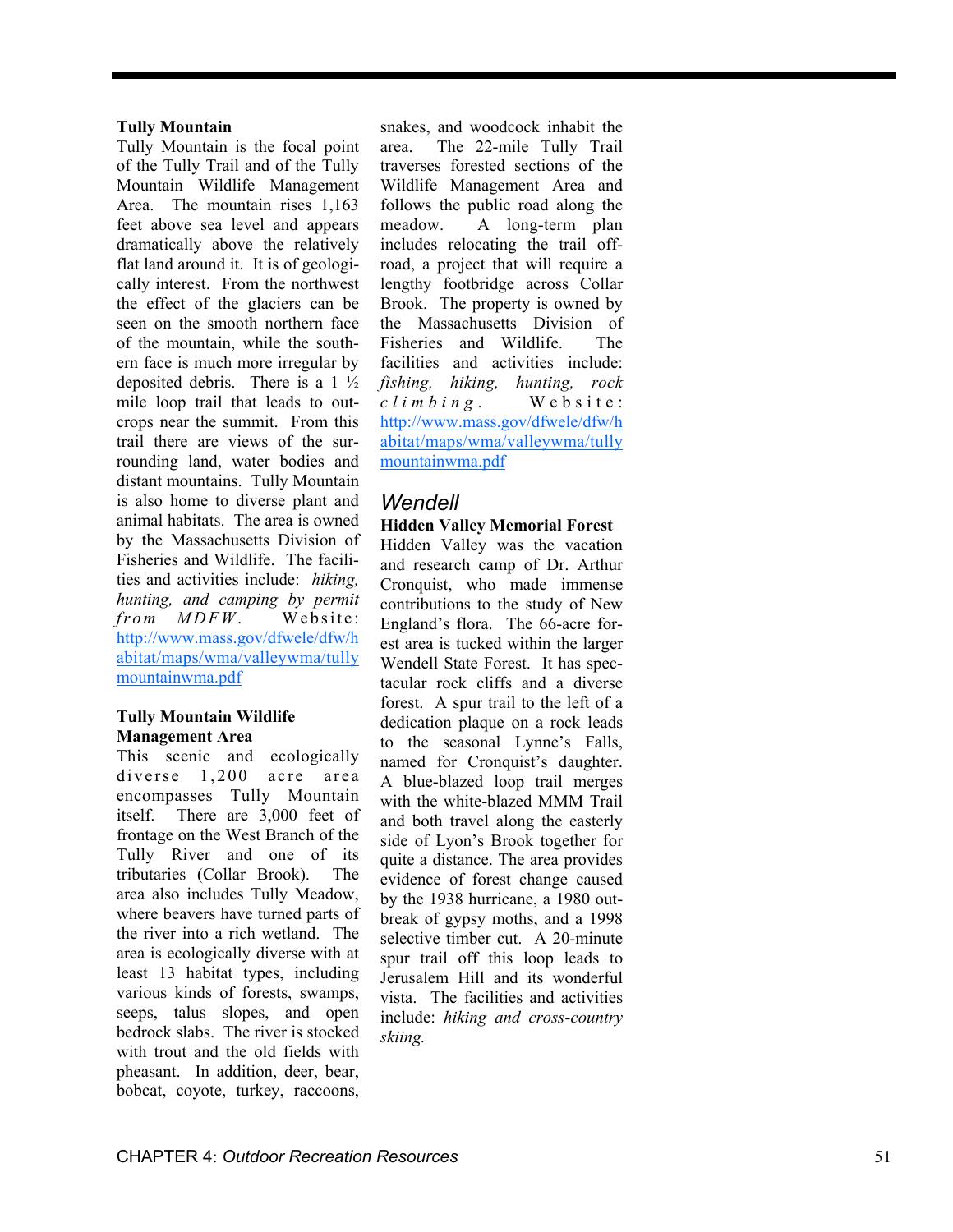## **Millers River Wildlife Management Area**

The Millers River Wildlife Management Area is 66 acres and a vital link in the mosaic of protected lands in the North Quabbin region. The area provides access to more than a mile of shoreline along the Millers River and to the abutting Wendell Sate Forest. The property is owned by the Massachusetts Division of Fisheries and Wildlife. The facilities and activities include: *fishing and hiking*.

Website: http://www.mass.gov/ dfwele/dfw/habitat/maps/wma/ valleywma/millersriverwma.pdf

# **Wendell Wildlife Management Area**

The terrain of the 588-acre Wendell Wildlife Management Area includes gently sloping hills, flat lands and wooded seeps that form the headwaters of Plympton Brook. The area is wooded with primarily hardwoods, some stands of conifers and mountain laurels in the understory. Deer, bear, raccoon, gray squirrel, fisher, turkey, ruffed grouse, cottontail rabbit, snowshoe hare, and numerous nongame species inhabit the area. It is owned by the Massachusetts Division of Fisheries and Wildlife (MDFW). The facilities and activities include: *Fishing, hiking, hunting, and camping by permit from MDFW.* 

Website: http://www.mass.gov/ dfwele/dfw/habitat/maps/wma/ valleywma/wendellwma.pdf

# *Erving*  **Rose Ledge**

Rose Ledge is owned by FirstLight Power Resources and is part of the trail system at the Northfield Mountain Environmental and

Recreation Center. It is a popular destination for rock climbers. It is accessible from a spur off the Rose Ledge Trail, a loop that is frequently used for hiking and snowshoeing. The facilities and activities include: h*iking, mountain biking, rock climbing, crosscountry skiing, snowshoeing, wildlife viewing, and hunting.*   $Website: \hbox{http://www.}$ firstlightpower.com/northfield/

brochures/Trail\_map.pdf

# *Gill*

# **Barton Cove Campground**

Barton Cove is owned by FirstLight Power Resources. It is situated on a beautiful rocky peninsula jutting into the Connecticut River in Gill. A scenic one-mile nature trail along a rocky ridge overlooks the river and passes an abandoned dinosaur footprint quarry. Rental canoes and kayaks are available, as is an upriver boat shuttle to three drop-off points that let visitors paddle for between three hours and two days. Bald Eagles nest on an island in the cove (FirstLight Power maintains a webcam of the eagle nest. Web link is below.). Nearby is the N o r th f i e l d M o u n t a i n Environmental and Recreation Center which has other recreational opportunities. All of these facilities are owned by FirstLight Power as part of its federal license for a pumped-storage hydroelectric plant at Northfield Mountain. The facilities and activities available include: *picnicking, restrooms, campground for tenting, hiking, kayaking/canoeing, mountain biking, canoe and kayak rentals*.

Website: http:// www.firstlightpower.com/ northfield/camping.asp Eagle nest webcam: http://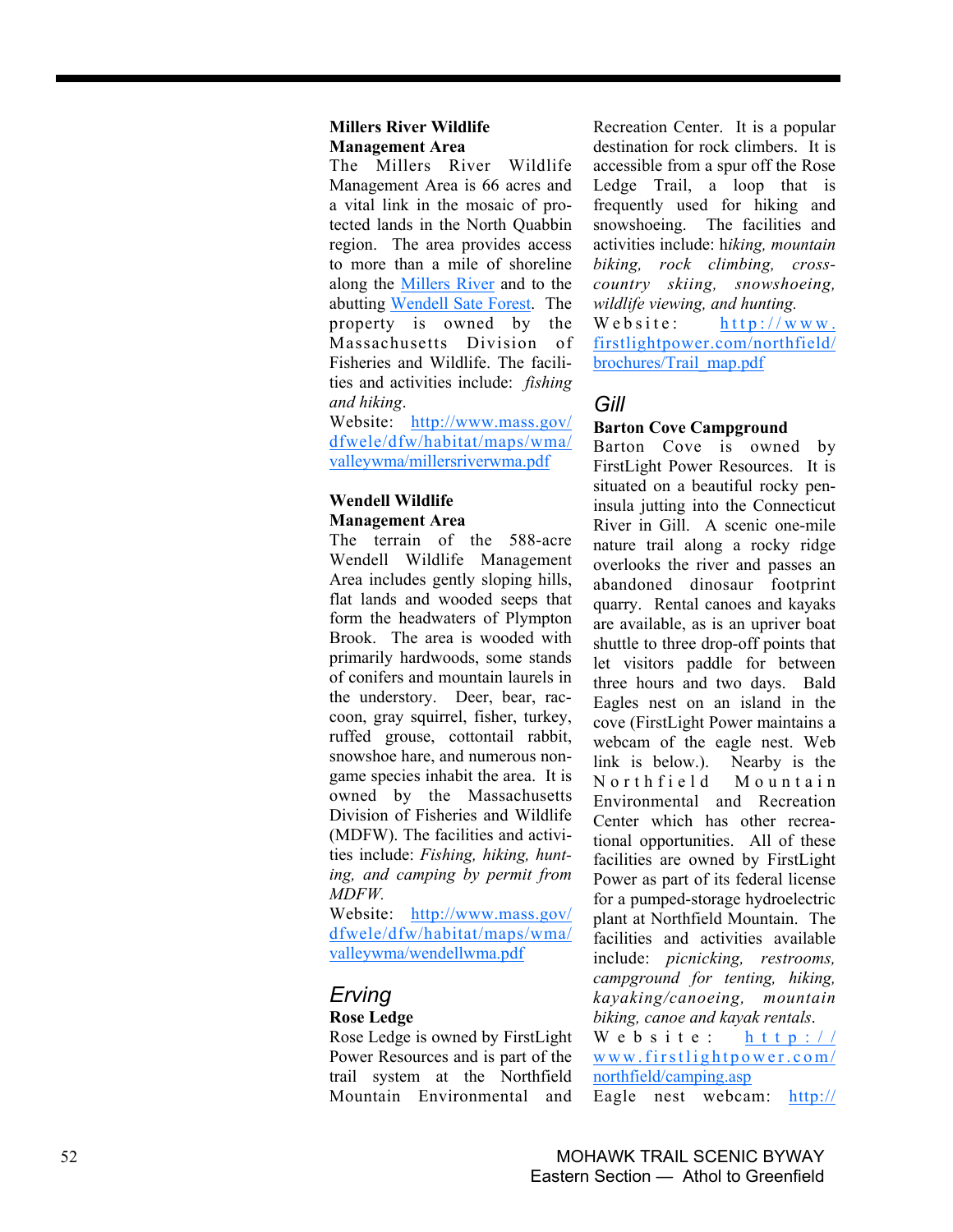eagles.firstlightpower.com/eagles/ live/default.asp#

## *Montague*  **Unity Park**

Unity Park in Turners Falls in Montague is owned by FirstLight Power Resources. The day use park features picnic tables overlooking the Connecticut River and the Turners Falls Dam. Additionally, the Canalside Trail bike path winds through the park. Access and parking for the public viewing facilities at the Turners Falls Fishway, a "fish ladder" which allows fish to get past the dam, is located at Unity Park. Every spring, usually in late April, Anadromous fish, including the American shad, sea lamprey and Atlantic salmon, migrate upstream in the Connecticut River from their ocean homes to spawn. Anadromous (ah-'nad-rah-mus) means the fish are born in fresh water, mature in the ocean and return to the fresh water rivers of their birth to spawn. On their way, they overcome dams, falls and fishways to reach their destination. During this migration, which ends in about mid-June, the fishviewing facility at Turners Falls is open to the public. The facilities and activities available include: *picnicking, fishing, fish viewing, bird watching, and biking.* 

# *Greenfield*

# **Greenfield Energy Park**

The Greenfield Energy Park is located on Miles Street in downtown Greenfield. The park was constructed to offer a pleasant and safe location suitable for picnicking, public concerts or other community gatherings. The park also contains educationally oriented displays that provide

information about sustainable energy. The park is  $1\frac{1}{4}$  acres and is owned by the Town of Greenfield. It was built in partnership with the Northeast Sustainable Energy Association (NESEA). The facilities and activities include: *picnicking, public events such as concerts, and educational displays.*

Website: http://www.nesea.org/ park/

#### **Poet's Seat Tower and Ridge Trail**

The Poet's Seat Tower is the stone tower that was erected in 1912 at the site where Greenfield's poet, Frederick Goddard Tuckerman, was inspired. The tower is located in Rocky Mountain Park on the top of Rocky Mountain, a 500-foot high volcanic ridge. The climb to the top of the tower is three stories. From the top of the tower there is a spectacular almost 360-degree view of the Pioneer Valley. The original wooden tower was constructed in 1879, but was later deemed unsafe and torn down. In 1912 a stronger, sandstone observation tower was erected. The tower is accessible on foot or automobile.

In addition to the tower itself, there is a system of trails in Rocky Mountain Park which stretches between Mountain Road (to the South) and Stone Farm Lane (to the North). Highland Park runs south from Mountain Road to Sachem Head. Many of these trails are suitable for cross-country skiing in the winter. In addition, the Ridge Trail runs down the top of the rocky ridge. This trail is a continuation of the Pocumtuck Ridge Trail that travels from Sugarloaf in South Deerfield. Parallel trails on both sides of the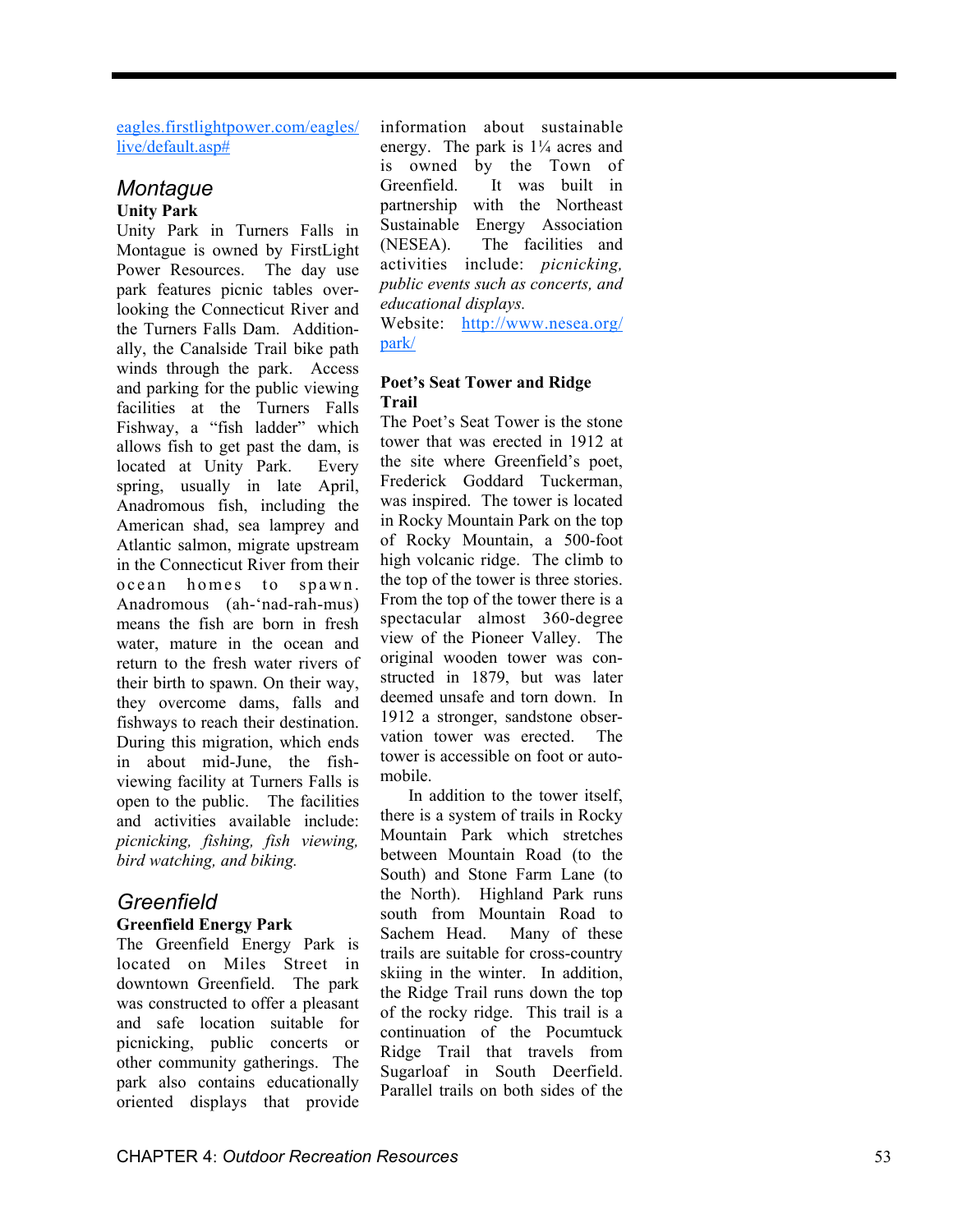ridge, provide a woodlands experience. The facilities and activities include: *picnicking, observation tower, hiking, cross-country skiing, mountain biking*, and wildlife viewing.

Website: http:// www.townofgreenfield.org/ general\_files/ visiting\_greenfield.php

## **Highland Pond**

Highland Pond is a spring-fed pond. In the winter, there is ice skating on the pond. The area includes19 miles of hiking and cross-country ski trail, clay tennis courts and a playground. There is a scenic view of the western hills from Sachem's Head, and the Bear's Den is a rock cave formation both located in Highland Park. The facilities and activities include: *picnicking, ice skating, tennis, cross-country skiing and hiking.* 

Website: http:// www.townofgreenfield.org/ general\_files/ visiting\_greenfield.php

## **GTD Griswold Conservation Area**

The GTD Griswold Conservation Area is located on Lampback Road in Greenfield. The area consists of 200 acres of conservation land. The facilities and activities include: *hiking, mountain biking, bird watching and nature study*.

# Hiking Trails

# *Athol*

## **Thousand-Acre Swamp**

Thousand-Acre Swamp is a wetland that is fed by Thousand-Acre Brook, a dammed former reservoir. Today part of the swamp lies in Athol's Bearsden Conservation Area. It is accessible from the main trailhead on Bearsden Road (the recommended access point) or from South Royalston Road (where parking is limited to on-street where houses end). The swamp extends to Phillipston's Red Apple Farm, where there is ample parking. At the farm there is a  $\frac{3}{4}$ -mile semi-loop trail that includes interpretive posts and is open year-round.

Website: http:// www.northquabbinwoods.org/ entries/157

# *Orange*

## **Chestnut Hill Trail System**

Chestnut Hill Trail is a 3.25 mile yellow-blazed loop through an open hemlock forest and other woodlands. The trail begins at the end of Gidney Road and travels west near Coolidge Swamp through Orange State Forest. From the southwest corner of the loop, where the trail turns sharply east, a spur to the west leads to a bridge over the picturesque Whetstone Brook and into Wendell State Forest. The main trail climbs and descends along the flank of Chestnut Ridge, skirts Seeds of Solidarity Farm, and ends with the last leg along Gidney Road. The nearby North Pond Ridge Trail and the Bullard Farm Loop are also part of the Chestnut Hill Trail system. Website: http:// www.northquabbinwoods.org/ entries/267

#### **North Pond Ridge Trail**

The 1½-mile North Pond Ridge Trail begins in the Fittz Family Memorial Forest in Orange. This trail connects with the whiteblazed Bullard Farm Loop and the Chestnut Hill Trail system.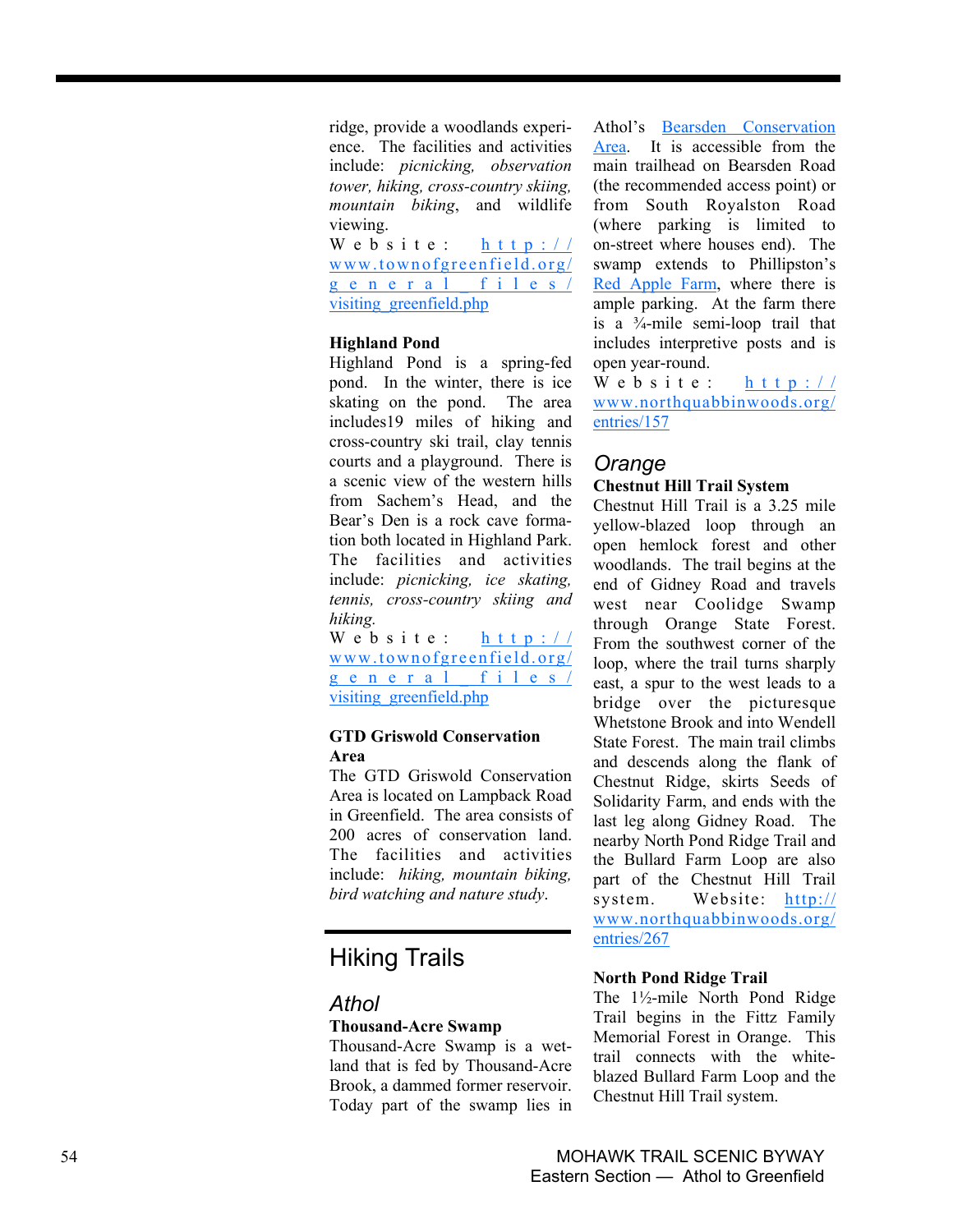# *Athol, Royalston, Warwick, & Orange, MA*  **Tully Trail**

The 22-mile Tully Trail is the result of cooperation among government agencies, private organizations, land trusts, individual landowners, and volunteers. The trail travels through diverse landscapes which include forests, wetlands, lakes, ponds, rivers, streams, waterfalls, swamps, marshes, bogs, ridgelines and hilltops. From the trail, there are views of valleys and distant hills. The trail loops around Tully Mountain. The trailhead is located at Tully Lake Campground located on Route 32 in Royalston, where parking, restrooms, and tent sites are available. Sections of the trail are easy or moderate while other sections require strenuous effort. The trail is marked by rectangular yellow blazes and the blue-andwhite Tully Trail logo. The Tully Trail also connects in the north to the white-blazed Metacomet Monadnock Mattabesett (MMM) Trail. A trail shelter at the eastern junction of the two trails is available on a first-come basis. A section of the Tully Trail is also used as part of a more advanced sixmile mountain bike loop around Long Pond. The access to this mountain biking trail is located at the Tully Lake Campground. W e b s i t e : http://www.mass.gov/dfwele/dfw/h abitat/maps/wma/valleywma/tully mountainwma.pdf

## *Wendell*

#### **Hidden Valley Memorial Forest and Loop Trails**

Within the Hidden Valley Memorial Forest there are several loop trails. There is a blue-blazed loop trail, which for a section shares the path with the  $M$  e t a c o m e t  $M$  o n a d n o c k Mattabesett (MMM) Trail and skirts Lyons Brooks. A 20-minute spur trail off this loop leads to Jerusalem Hill. There is also a spur trail that leads to the seasonal Lynne's Falls.

Website: http:// www.northquabbinwoods.org/ entries/136

## *Wendell and Erving*  **Metacomet Monadnock Mattabesett Trail**

The Metacomet Monadnock Mattabesett (MMM) Trail is a long distance multi-state trail that travels from the Long Island Sound in Connecticut to Mount Monadnock in New Hampshire. The Massachusetts section of the trail travels through the Connecticut River Valley and crosses the Mohawk Trail Scenic Byway in the towns of Wendell and Erving. Website: http:// www.amcberkshire.org/mmtrail

# *Erving*

#### **Erving Castle/Hermit's Cave**

From 1867 to 1899, the Erving Castle was the home of John Smith, a native of Scotland, who by an interesting path lived as a hermit at this location. The site is a fascinating and strenuous place to visit. It is located on the slope of Hermit's Mountain in Erving State Forest. It is accessible from the Metacomet-Monadnock-Mattabesett (MMM) Trail. A sign on Mountain Road directs hikers to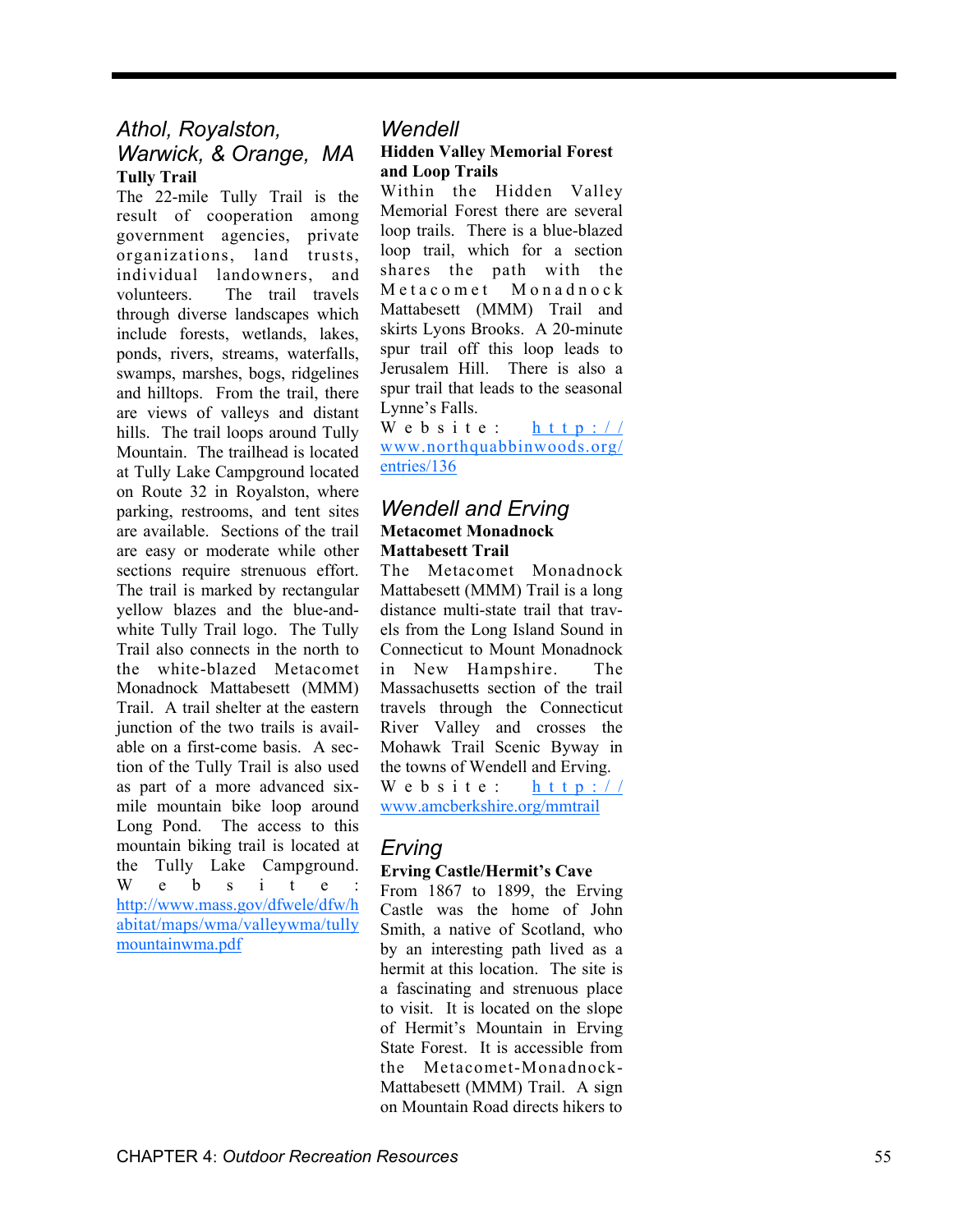follow a 1.6 mile blue-blazed spur trail that descends a steep grade to the cave site and its remnant stonework and gardens. The spur trail reconnects with the MMM Trail. Website: http:// www.northquabbinwoods.org/ entries/62

# *Greenfield*

#### **Ridge Trail (a continuation of the Pocumtuck Ridge Trail)**

The Ridge Trail is a system of trails on Rocky Mountain (located near the Poets Seat Tower) that stretches between Mountain Road (to the South) and Stone Farm Lane (to the North). Highland Park runs south from Mountain Road to Sachem Head. Many of these trails are suitable for crosscountry skiing in the winter. In addition, the Ridge Trail travels along the top of the rocky ridge. This trail is a continuation of the Pocumtuck Ridge Trail, which travels from Sugarloaf in South Deerfield. Parallel trails on both sides of the ridge, provide a woodlands experience.

# Camping

# *Athol*  **Millers River Wildlife Management Area**

The Millers River Wildlife Management Area is owned by the Massachusetts Division of Fisheries & Wildlife (MDFW). Camping is available by permit of MDFW. See additional description of the facility earlier in this chapter. Website: http:// www.mass.gov/dfwele/dfw/

#### *Orange*  **Orange Wildlife Management Area**

The Orange Wildlife Management A rea is owned by the Massachusetts Division of Fisheries & Wildlife (MDFW). Camping is permitted by permit of MDFW. See additional description of the facility earlier in this chapter.

Website: http://www.mass.gov/ dfwele/dfw/habitat/maps/wma/ valleywma/orangewma.pdf

## **Tully Mountain**

The area is owned by the Massachusetts Division of Fisheries and Wildlife (MDFW). Camping is permitted by permit of MDFW. See additional description of the facility earlier in this chapter.

Website: http://www.mass.gov/ dfwele/dfw/habitat/maps/wma/ valleywma/tullymountainwma.pdf

# *Wendell*

## **Wendell Wildlife Management Area**

The Wendell Wildlife Management Area is owned by the Massachusetts Division of Fisheries and Wildlife (MDFW). Camping is permitted by permit of MDFW. See additional description of the facility earlier in this chapter.

Website: http://www.mass.gov/ dfwele/dfw/habitat/maps/wma/ valleywma/millersriverwma.pdf

# *Erving*  **Erving State Forest**

The Erving State Forest has camping facilities at Laurel Lake that include toilet facilities and showers. The rates are affordable. The State Park campsites are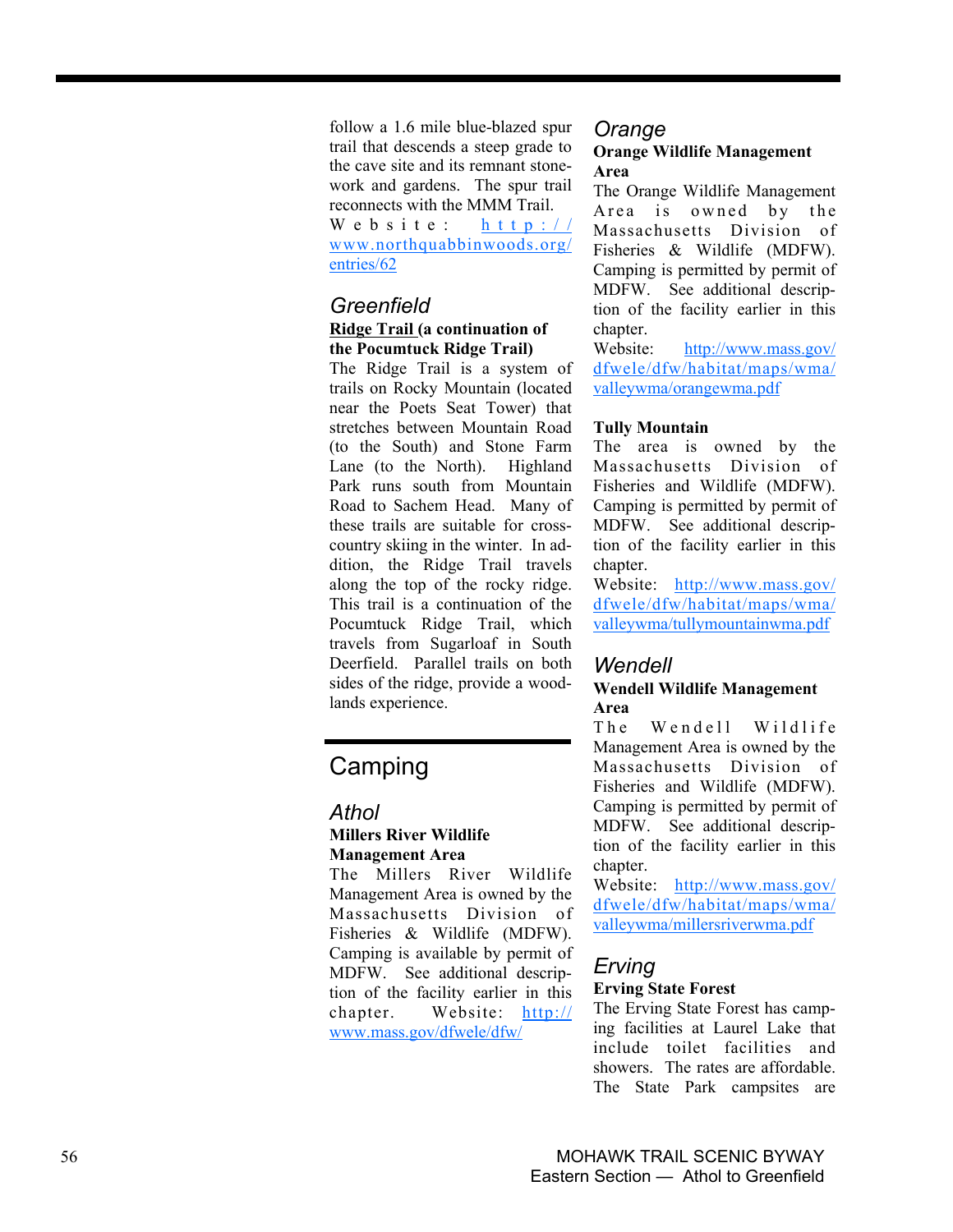popular and are often sold out on weekends. See additional description of the facility earlier in this chapter.

# *Gill*

## **Barton Cove Campground**

Barton Cove is located on a rocky peninsula jutting into the Connecticut River. It has a picnic area, bathrooms, tent camping, and minimal automobile access. There is a nature trail that meanders along a scenic rocky ridge overlooking the river. In addition, there is a public boat ramp a halfmile downstream. There are also a number of interesting geological and natural features at the site including an abandoned dinosaur footprint quarry, unusual rock formations, and a multitude of ferns and wildflowers. Canoes and kayaks can be rented on an hourly or daily basis. Also, riverboat rides depart from nearby Northfield Mountain during summer and early fall. Each campsite provides a picnic table, hibachi and fireplace. Showers are available near the ranger station, and there are two group sites available for larger groups interested in camping together. Two sites suitable for pop-up trailers or class C camper vans are also available. The sites have no utility hookups. Barton Cove Campground is open Memorial Day weekend through Labor Day. Website: http:// www.firstlightpower.com/ northfield/camping.asp

# **Whitewater Rafting, Canoeing, Kayaking**

# *Access to the Millers River*

#### **Athol**

There is car-top boat access to the Millers River at the Alan E. Rich Environmental Park.

#### **Orange**

There is car-top boat access to the Millers River at Riverfront Park.

#### **Erving**

There are launches for kayaking, canoeing and fishing located at the Erving Treatment plant just west of Erving Center. Avid (more advanced) kayak and canoe enthusiasts prefer the whitewater rapids located on the "Farley Flats".

## *Access to the Connecticut River*  **Gill**

FirstLight Power Resources offers rental canoes and kayaks at Barton Cove Campground. From this location it is possible to paddle in the scenic Connecticut River and view the stunning French King Gorge north of the cove.

Rentals are available from Memorial Day to Labor Day. Rentals are available by the hour, the day, or longer.

The Barton Cove Campground also offers a weekend canoe shuttle service. The shuttle service will also transport personal canoes. It is highly recommended that reservations are made. The shuttle service offers three drop off points for trips ranging from three hours to two days. Website: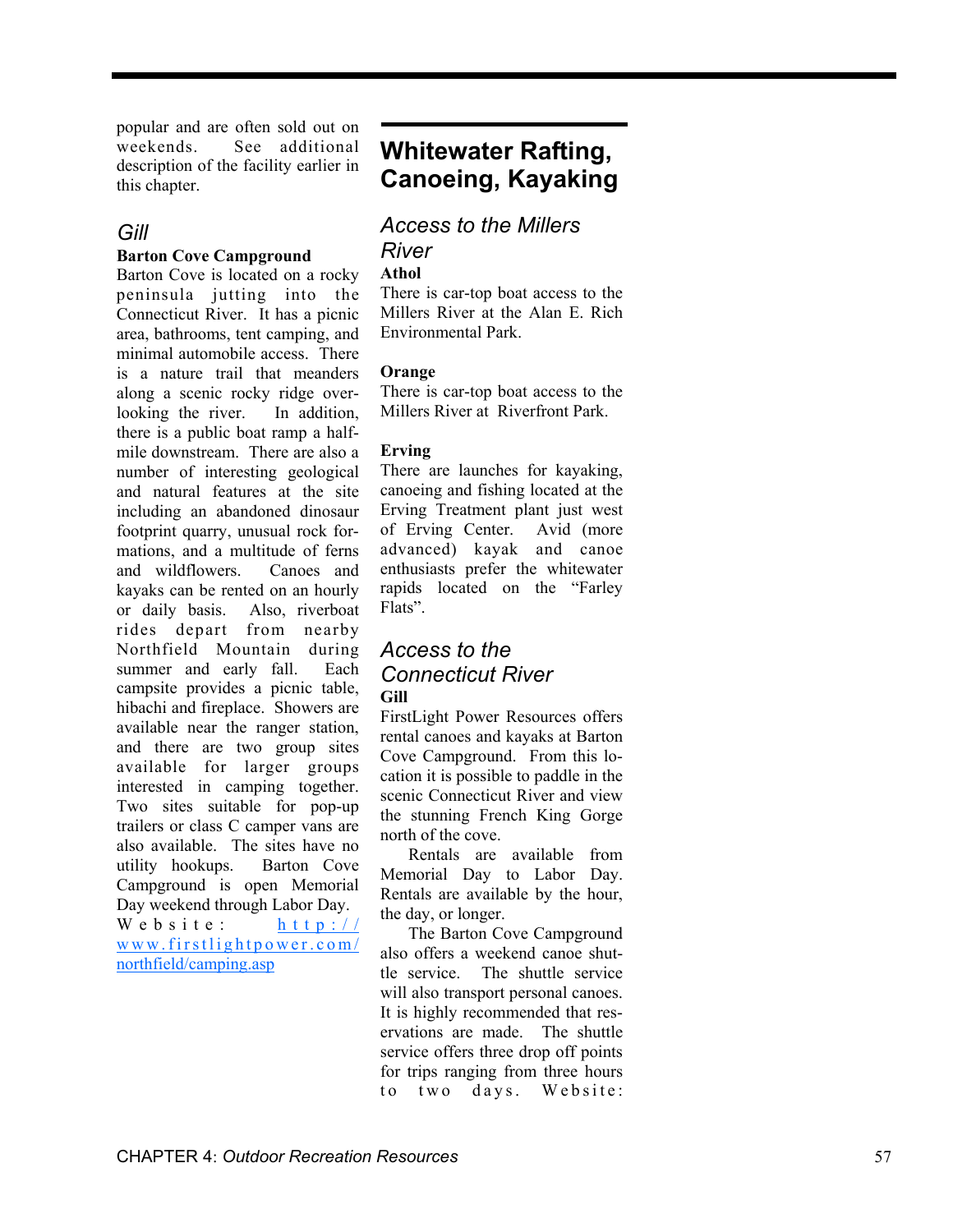http://www.firstlightpower.com/no rthfield/

Also, there is a public boat ramp at Barton Cove.

# **Cross-Country Skiing**

As noted earlier in this chapter, cross-country skiing is allowed in many of the recreational and conservation areas detailed in this section of the report. It is an excellent way to experience the beauty of the Mohawk Trail Scenic Byway region. The following is a list where cross-country skiing trails are located. These facilities are further detailed earlier in this chapter.

- Bearsden Conservation Area, Athol
- Skyfields Arboretum, Athol
- Chestnut Hill Trail System, Orange
- Fittz Family Memorial Forest, Orange
- Hosmer Woods, Orange
- North Pond Ridge Trail, **Orange**
- Hidden Valley Memorial Forest, Wendell
- Wendell State Forest, Wendell
- Erving State Forest, Erving
- Erving Castle/ Hermit's Cave, Erving
- Northfield Mountain Recreation and Environmental Center, Erving and Northfield
- Highland Pond, Greenfield
- Ridge Trail, Greenfield

# **Golfing**

There are a number of golf facilities located within close vicinity of the Byway. Although these golf courses are not located within the project area they located within the towns that are included in the study area and therefore have been included in this inventory.

- Ellinwood Country Club. An 18 hole semi-private golf course located in Athol (http://www.ellinwoodcc.com/ ).
- Oakridge Golf Club. An 18 hole public golf course located in Gill.
- Thomas Memorial Golf and Country Club. A 9 hole municipal golf course in Turners Falls, Montague
- Country Club of Greenfield. An 18 hole semi-private golf club located in Greenfield<br>( h t t p : / / w w w . countryclubofgreenfield.net/).
- Meadows Golf Course. A 9 hole public golf course located in Greenfield.

# **Hunting and Fishing**

Hunting and fishing are allowed in some of the recreational and conservation areas detailed in this chapter of the report. The following are list of where hunting and fishing are allowed. These facilities are further detailed earlier in this chapter.

- Bearsden Conservation Area, Athol (hunting and fishing)
- Cass Meadow River Wildlife Management Area, Athol (fishing permitted)
- Millers River Wildlife Management Area (1), Athol (hunting and fishing permitted)
- Thousand-Acre Swamp, Athol (fishing)
- Chestnut Hill Trail System,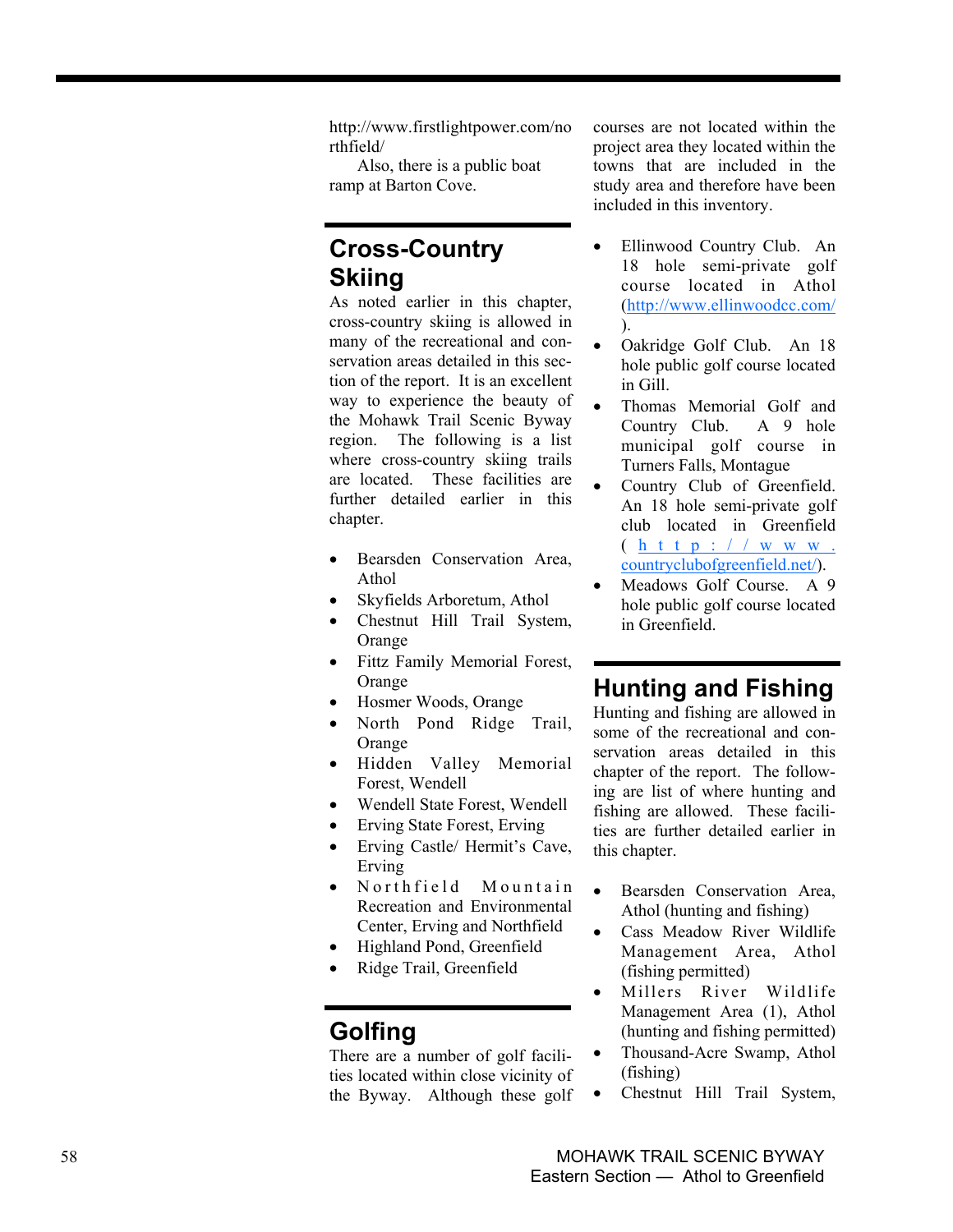Orange (hunting and fishing permitted)

- Fittz Family Memorial Forest, Orange (hunting permitted)
- Hosmer Woods, Orange (hunting permitted)
- North Pond Ridge Trail, Orange (hunting permitted)
- Orange Wildlife Management Area, Orange (hunting and fishing permitted)
- Tully Mountain Wildlife Management Area, Orange (hunting and fishing permitted)
- Millers River Wildlife Management Area, Wendell (fishing permitted)
- Wendell Wildlife Management Area, Wendell (hunting and fishing permitted)
- Wendell State Forest, Wendell (hunting and fishing permitted)
- Erving State Forest, Erving (hunting and fishing permitted)
- Northfield Mountain, Erving and Northfield (hunting permitted)

**Pick-your-own Farms, Farm Stands, Agritourism, and Farmers Markets** 

There are a number of farms that offer opportunities to pick fruits during various seasons in the Franklin County section of the byway. Berry and fruit picking are popular family outdoor activities.

# *Pick Your Own Farms*

Johnson's Farm, Orange. Johnson's Farm offers farm products and maple syrup. Also offers breakfast, lunch, dinner, and ice cream for eating in or take-out.

# *Farm Stands*

- Seeds of Solidarity Farm, O r a n g e (http://www.seedsofsolidarity.  $\text{org}$ .
- Diemand Farm, Wendell. Eggs, meat, compost and hay.
- Brook's Bend Farm, Montague. Honey, eggs, dairy, flowers, nursery, wool, and meat.
- Old Depot Gardens, Montague. Vegetables, nursery and flowers.
- Bostrom Farm, Greenfield. Dairy, eggs, fruit, compost, flowers, vegetable starts, berry plants and hay.
- Glenbrook Gardens, Greenfield. Cutting gardens, herb/cut flower bouquets, dried flowers and grasses, arrangements, wreaths and herb crafts, and daylilies.
- Common Wealth CSA, Greenfield. A cooperative CSA of four farmers providing a wide variety of organic vegetables, greens, roots, herbs, berries, melons and other products. Farms include Shoestring Farm, Red Fire Farm, Graceland and The Benson Place.

# *Agri-tourism*

Seeds of Solidarity Education C e n t e r , I n c . (http://www.seedsofsolidarity.org/) . Seeds of Solidarity consists of two entities: The Seeds of Solidarity Farm and the Seeds of Solidarity Education Center Inc., a nonprofit 501c(3) organization. Both Seeds of Solidarity Farm and Seeds of Solidarity Education Center bring to life the connection between environmental and social justice issues through practice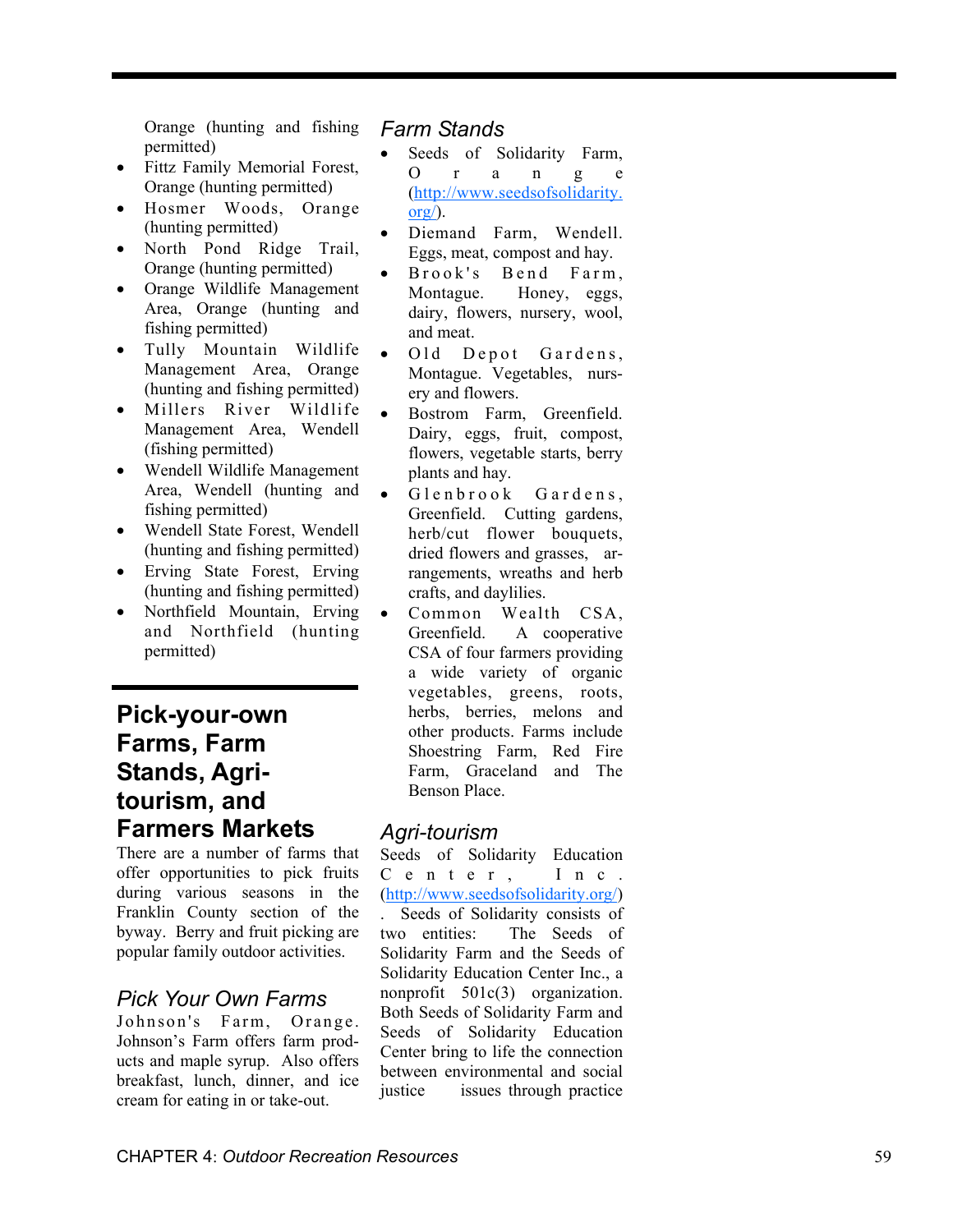and education. The goal of the farm is to supply restaurants, coops and markets, demonstrating intensive food production through soil building, season extension in the Northeast, and renewable fuel and energy for farm and home. Seeds of Solidarity Education Center provides people of all ages with the inspiration and practical tools to use renewable energy and grow food in their communities through several education initiatives.

# *Farmers Markets*

- In Orange from May  $31<sup>st</sup>$  to September  $27<sup>th</sup>$  on Thursdays from 3:00 p.m. to 6:00 p.m. at Butterfield Park on East River **Street**
- In Turners Falls, Montague from May  $9^{th}$  to October  $31^{st}$ on Wednesday from 3:00 p.m. to 6:00 p.m. next to Peskeomskut Park at 6th Street and Avenue A.
- In Greenfield from May through October on Saturday from 8:00 a.m. to 12:30 p.m. at Court Square in the road next to the Town Common and Town Hall.

# **Bicycling**

# *Bicycling on Roads*

Road bicycling is an issue of much concern in the rural areas of the Scenic Byway. While bicycling is not recommended on the Route 2 portions of the Mohawk Trail East, there may be more suitable routes for road cycle touring that intersect the Scenic Byway and provide opportunities to explore the region by bicycle.

# *Millers River Greenway*  **(Athol and Orange)**

The towns of Orange and Athol have identified the development of a bikeway/greenway along the Millers River as a priority, and have taken the initial steps towards completing a design. In 2000, an initial feasibility study and route assessment was completed for a potential off-road bicycle facility. Initially, the proposed project was to create a greenway along the Millers River connecting Orange and Athol. However, after an assessment of the right-of-way and environmental impacts, this concept was determined to be infeasible and the idea of an on-road bicycle facility was established. Another feasibility study was then prepared. That report included descriptions of the existing conditions and traffic volumes on the roads that were being considered as a part of the bicycle route, the potential bicycle route alternatives for the proposed on-road bicycle facility connecting Orange and Athol, an analysis of the alternatives, and a recommended route.

During 2004 and 2005, the FRCOG worked with the Montachusett Regional Planning Commission (MRPC), the Town of Athol and the Town of Orange to complete additional conceptual design work for the Millers River Greenway in the two towns. Further analysis of the on-road route that had been recommended as a result of the feasibility study was completed. A revised route was developed which included much of the on-road route identified in the 2000 study, but also incorporates an off-road bicycle path section in Athol.

The proposed route is approximately 4 miles beginning at the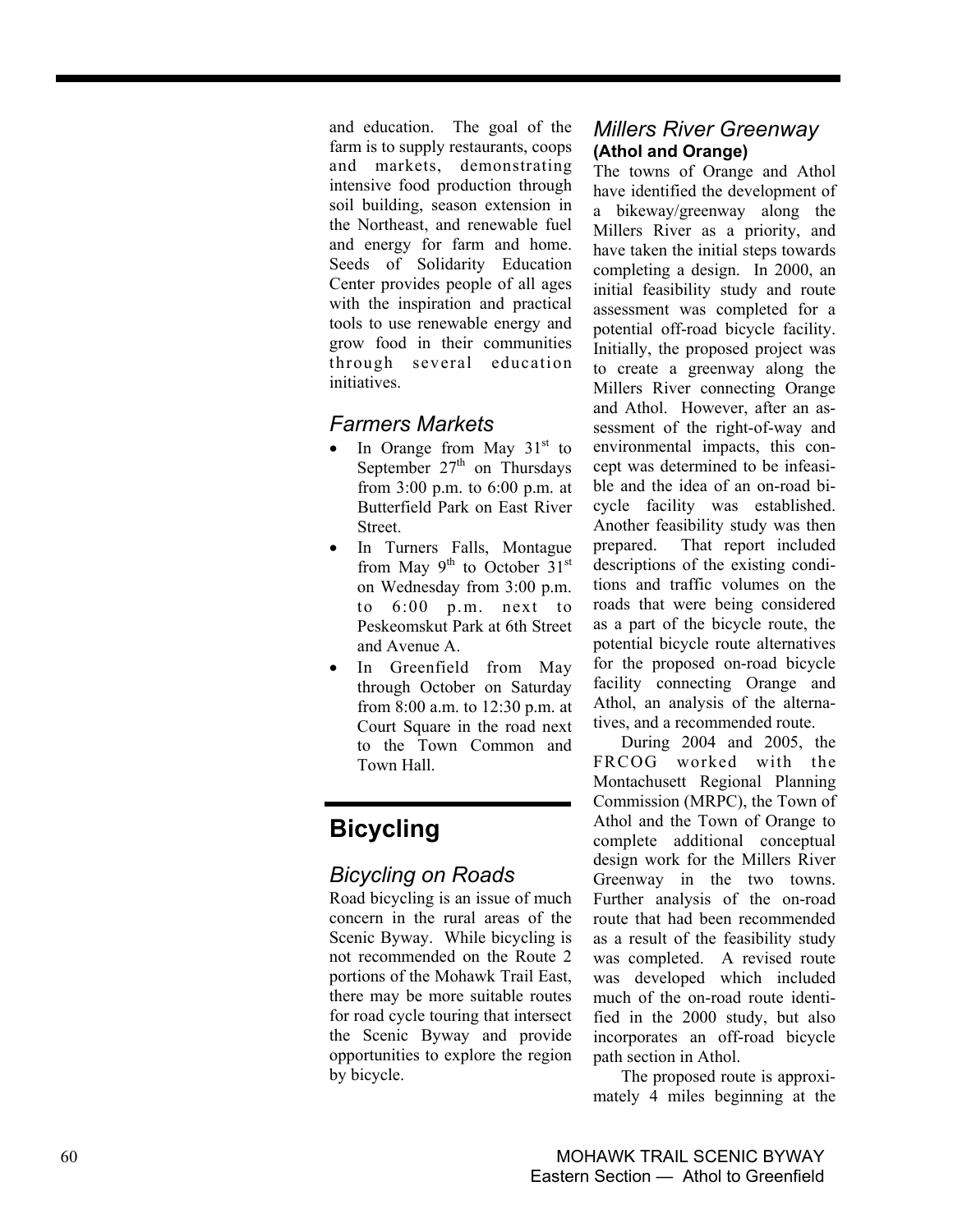Riverfront Park. The route continues east on East River Street to its intersection with Daniel Shays Highway. The route then turns north and follows Daniel Shays Highway to an abandoned road that is located just south of the intersection of Daniel Shays Highway and Route 2A. The proposed route travels along this abandoned road (Procter Avenue) and then through land that is publicly owned. The route reconnects with residential neighborhood streets (Jones Street, South Street and onto Canal Street) and then terminates in Athol at the Alan E. Rich Millers River Environmental Park, which opened in the summer of 2006. The design of the Millers River Greenway is still conceptual, though it appears to be feasible. The off-road section utilizes land that is almost entirely publicly owned. There is one location where a crossing of the Millers River would be necessary.

At this time, the Town of Athol is consulting with MassHighway and the Federal Highway Administration to determine if previously awarded Transportation Enhancement funding can be redirected to fund the design of the proposed path. It is anticipated that the subsequent stage of the design will be completed in the next few years.

# *Franklin County Bikeway*  **(Greenfield, Montague, Erving and Gill)**

The FRCOG has been working to implement a regional bikeway system that is centered along the Connecticut River, which includes both shared roadway and bicycle path facilities. This bikeway system is called the Franklin County Bikeway and includes routes in the

towns of Greenfield, Montague, Gill and Erving along the Scenic Byway. At this time, much of the Franklin County Bikeway is actively being constructed, or has recently been completed. The remaining work will be completed within the next two years. The six segments of the Franklin County Bikeway are in varying stages of design, construction and completion. Four of these six segments (the Canalside Trail, the Riverside Greenway, the Northfield Connector and Phase IV) travel near or intersect the Scenic Byway. In addition, the East Mineral Road Bridge is located within the Byway project area.

The northern terminus of the **Canalside Trail** is at Unity Park in the Turners Falls section of Montague located within the project area. The entire Canalside Trail is located in the towns of Montague and Deerfield. The Canalside Trail connects the Great Falls Discovery Center and Unity Park in the Village of Turners Falls in Montague, to McClelland Farm Road (located off of River Road) in northeast Deerfield. This section of the bikeway is a 3.27 mile off-road bicycle path which travels along an approximately 10 foot wide grass and dirt path adjacent to the Connecticut River Canal in Turners Falls and along an abandoned rail corridor (including a railroad bridge over the confluence of the Deerfield and Connecticut Rivers) in Deerfield and Montague City.

The **Great Falls Discovery Center** is considered to be the start and terminus of the Franklin County Bikeway loop. The Discovery Center is a visitors' center and conservation education facility for the 410-mile Silvio O.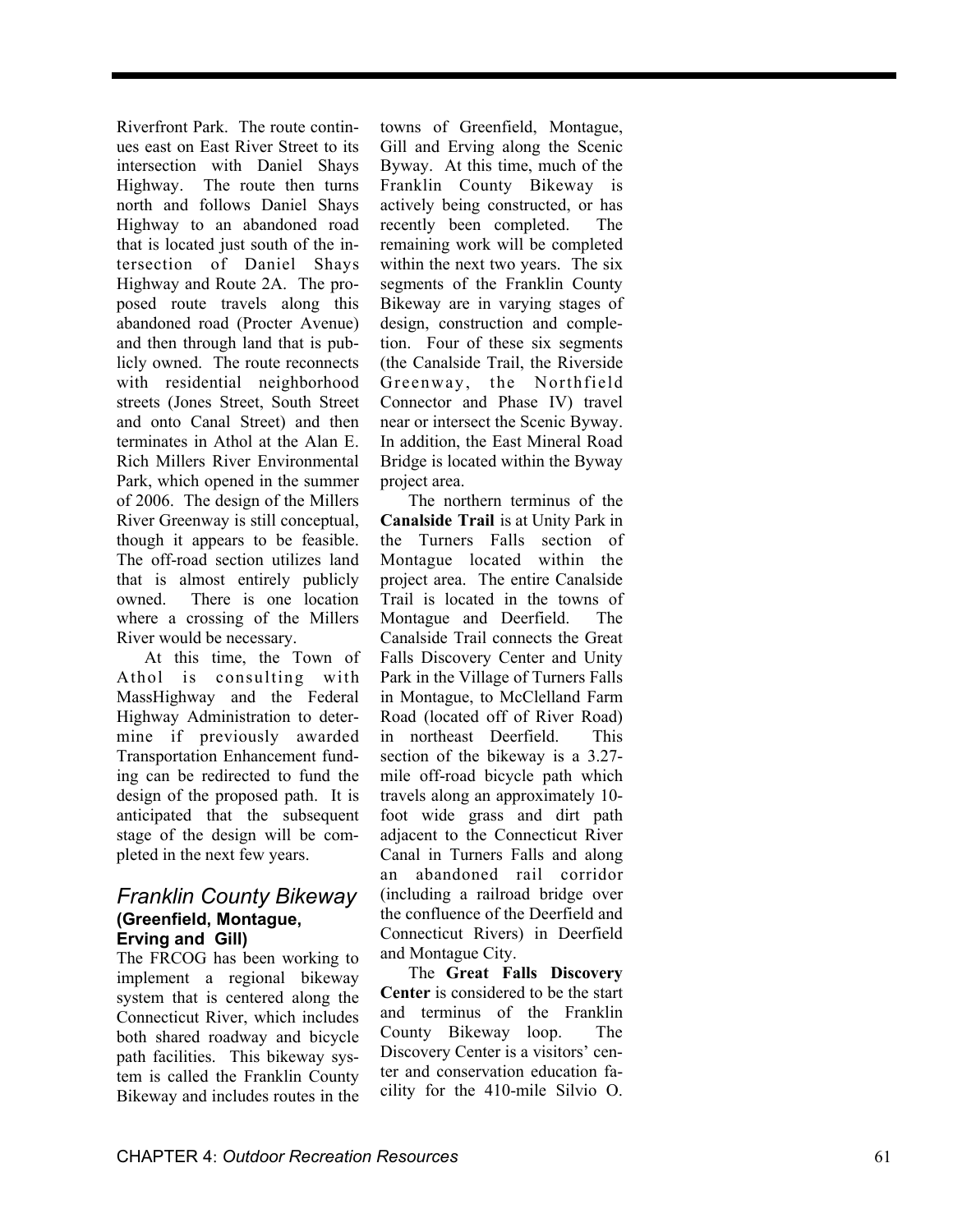Conte Fish and Wildlife Refuge that was developed by the Massachusetts Department of Conservation and Recreation, and the U.S. Fish and Wildlife Service.

**Riverside Greenway** is in Greenfield and is part of the Franklin County Bikeway and is located within close proximity of the Byway in Greenfield. Completed in the fall of 2004, the Riverside Greenway is a one-mile long off-road bike-path located in the Town of Greenfield. This path connects a densely populated residential area with a heavily used public recreation facility. It also connects to nearby Greenfield Community College and downtown Greenfield. The path is owned and maintained by the Town of Greenfield, and includes a bicycle and pedestrian bridge over the Green River.

**Phase IV** of the Franklin County Bikeway is comprised of a number of shared roadways connections that link the Canalside Trail, the Northfield Connector and the Riverside Greenway. These shared roadway facilities are located in the towns of Bernardston, Deerfield, Greenfield, Gill and Montague.

In addition, the **East Mineral Road Bridge** in Montague and Erving has been redesigned and reconstructed for use as a bicycle and pedestrian bridge. The reconstruction was completed in the summer of 2005. The bridge, a former motor vehicle bridge, crosses the Millers River from East Mineral Road in Montague to Dorsey Road in Erving, and provides an important link in the Franklin County Bikeway network. This link makes it possible to move the bikeway off of Route 2 and onto less heavily traveled roads, while still providing access to the Connecticut River, as well as the Northfield Mountain Recreation and Environmental Center, and downtown Northfield.

The **Northfield Connector** is located in the towns of Northfield and Erving. It is approximately 11 miles of shared roadway that provides a non-motorized link from Montague to the Northfield Mountain Recreation and Environmental Center, and downtown Northfield. Northfield Mountain, owned by FirstLight Power Resources, is both a large regional employer (hydroelectric power plant pumped storage facility) and a significant regional recreation destination. Similarly, downtown Northfield is a thriving, traditional village center. The Northfield Connector is located entirely on existing roads. It does not require land acquisition, design, engineering, or construction. The connector includes roadway signage that clearly indicates the bikeway route and alerts motorists to the roads multiple use.

# *Mountain Bicycling*

Mountain biking is permitted on many of the roads and trails within Erving State Forest and Wendell State Forest. Some of these areas offer rugged terrain that requires more experience, skill and conditioning levels. The following is a list of places where mountain biking is permitted. These facilities are further detailed earlier in this chapter.

- Bearsden Conservation Area, Athol
- Tully Trail, Athol and Orange
- Chestnut Hill Trail System, Orange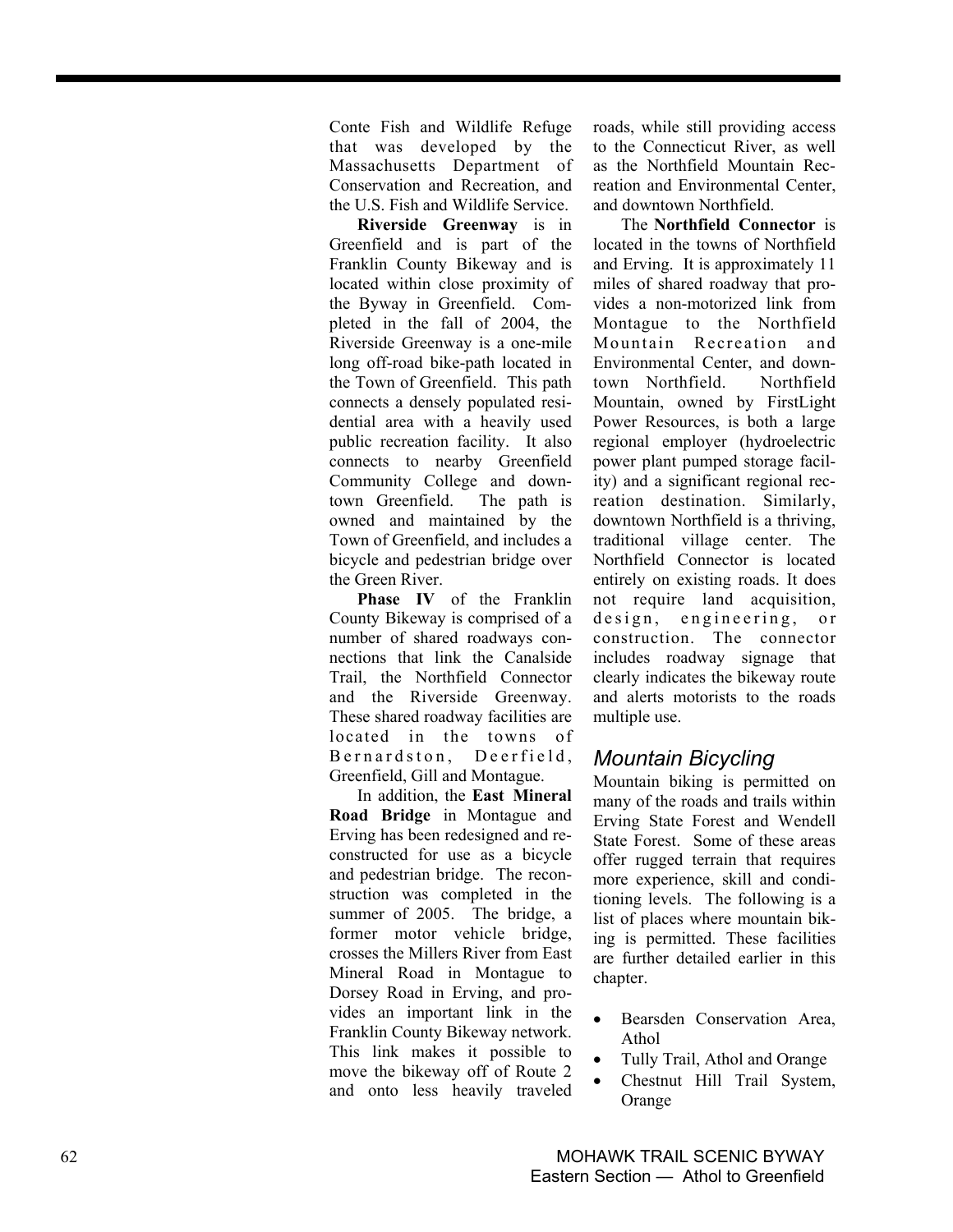- Fittz Family Memorial Forest, Orange
- Hosmer Woods, Orange
- North Pond Ridge Trail, **Orange**
- Wendell State Forest, Wendell
- Erving State Forest, Erving
- Rose Ledge, Erving
- Northfield Mountain Recreation and Environmental Center, Erving and Northfield
- Barton Cove Campground, Gill
- GTD Griswold Conservation Area, Greenfield
- Poet's Seat, Ridge Trail, Greenfield

# **Rock Climbing**

The following is a list where rock climbing is permitted. These facilities are further detailed earlier in this chapter.

## *Orange*

#### **Tully Mountain Wildlife Management Area**

Tully Mountain Wildlife Management Area is owned by the Massachusetts Division of Fisheries and Wildlife. The area consists of a scenic and ecologically diverse 1,200 acre area.

# *Erving*

#### **Farley Ledges**

The Farley Ledges, owned by FirstLight Power Resources, are considered by some to be the "crown jewel" of rock climbing in Massachusetts. Farley Ledges includes both moderate and highly difficult climbing features. The parking area and part of the trail that accesses the Ledges were purchased in  $2007$  by the Massachusetts Climbing Coalition in an effort to ensure access to the area. The Ledges are often closed between early March and mid-July due to peregrine falcons nesting there.

#### **Rose Ledge**

Rose Ledge is part of the trail system at the Northfield Mountain Environmental and Recreation Center. It is a popular destination for rock climbers. It is accessible from a spur off the Rose Ledge Trail, a loop that is frequently used for hiking and snowshoeing.

# Snowmobiling

Snowmobiling is permitted at the following locations. These facilities are further detailed earlier in this chapter.

- Bearsden Conservation Area, Athol
- Wendell State Forest, Wendell
- Erving State Forest, Erving

# Eco-Tourism

The natural and cultural resources in the region provide many benefits to the residents and visitors of the region. Local businesspeople and economic development practitioners are extending efforts to particular niches of the tourism industry, such as agri-tourism, ecotourism, and cultural tourism related to artists and craftspeople. Offerings such as farm stands, maple sugar houses serving pancakes, and other forms of interactive experiences are growing in the agricultural industry. By offering value-added products for sale and visitor activities, many farms have increased the number of customers and their profit margins while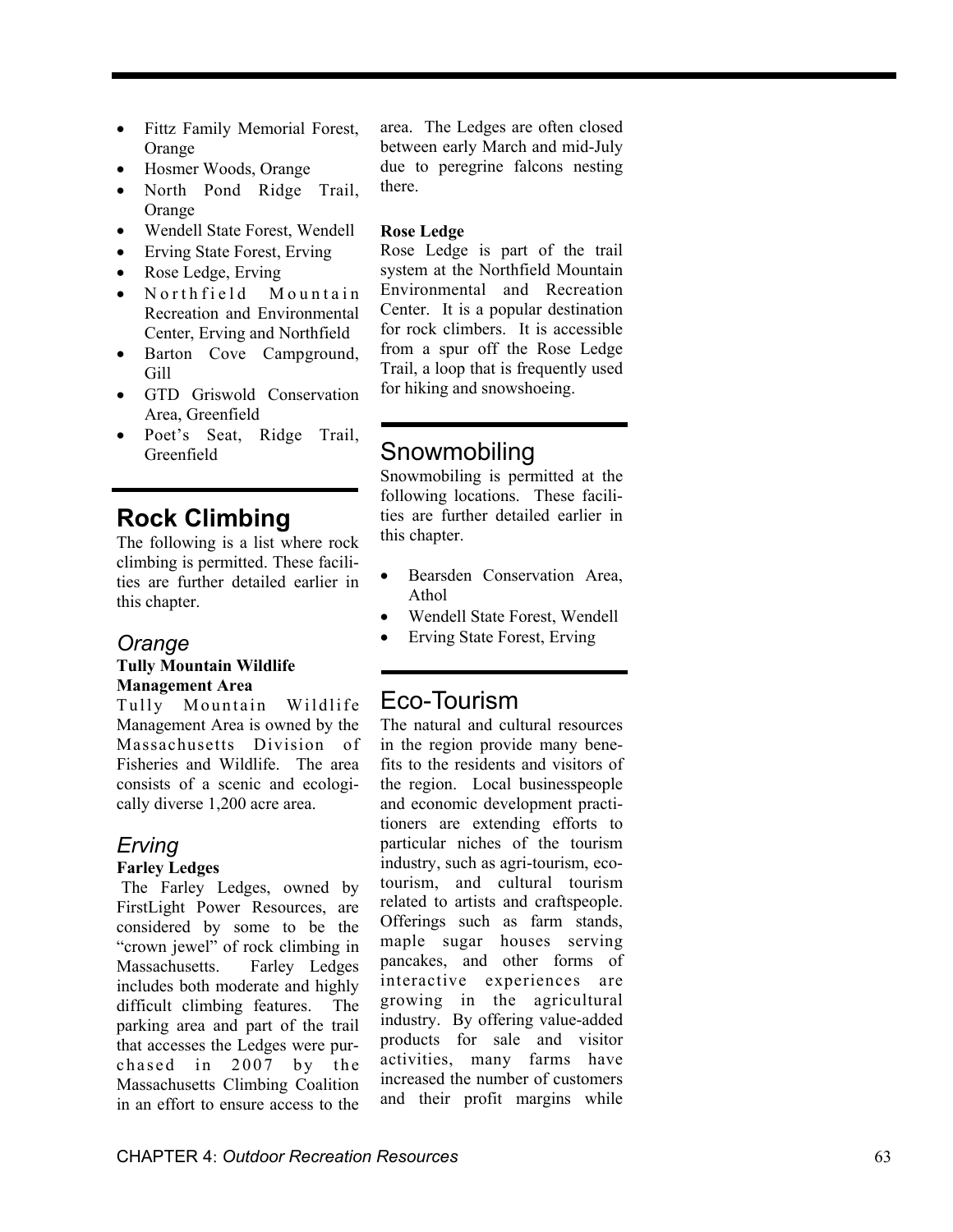diversifying their revenues. Eco-tourism activities include outdoor recreation such as rafting and skiing as well as education related opportunities, like guided nature hikes. Efforts are underway in the North Quabbin region to encourage this type of tourism. Business activities that rely on natural resources help to preserve these assets and the region's rural character.

# **Geocaching**

Geocaching is an outdoor treasurehunting game in which the participants use a Global Positioning System (GPS) receiver or other navigational techniques to hide and seek containers (called "geocaches" or "caches") anywhere in the world. A typical cache is a small waterproof container containing a logbook and "treasure," usually toys or trinkets of little value. Today, well over 440,000 geocaches are registered on various websites devoted to the sport. Geocaches are currently placed in 222 countries around the world and on all seven continents, including Antarctica.

The Great Northern Tier Geocaching Tournament is held annually throughout Franklin County. Expert and amateur geocachers, individuals, and families are all invited to join the hunt for "caches" hidden throughout Franklin County's forests, parks, farms and cultural sites using a hand-held GPS (Global Positioning System) receiver and a list of coordinates. Camp Keewanee in Greenfield is the home base, and there are over 60 new caches around Franklin County. As part of the tournament classes have also been offered on GPS use.

# **Universal Access (handicapped accessibility to recreational areas)**

DEM's Universal Access Program is dedicated to providing outdoor recreation opportunities in Massachusetts State Parks for visitors of all abilities. Accessibility to the State Parks and Forests is achieved through site improvements, specialized adaptive recreation equipment, and accessible recreation programs. Universal access has been made available to beaches, swimming, fishing, boating, camping, cycling, hiking, picnicking and vistas throughout the Commonwealth. There are a number of facilities located in the Mohawk Trail Scenic Byway region that provide universal access to certain recreational activities.

# **Local Open Space and Recreation Plans**

All of the towns within the Byway study area have completed Open Space and Recreation Plans within the past five years. The purpose of completing an Open Space and Recreation Plan is to provide an accurate and thorough basis for decision-making involving the current and future open space and recreation needs of the residents of the particular town in which the plan is being completed. The most updated plan brings together and builds upon the planning efforts of the past. These plans generally identify the most important community and natural resources needs in the Town and recommend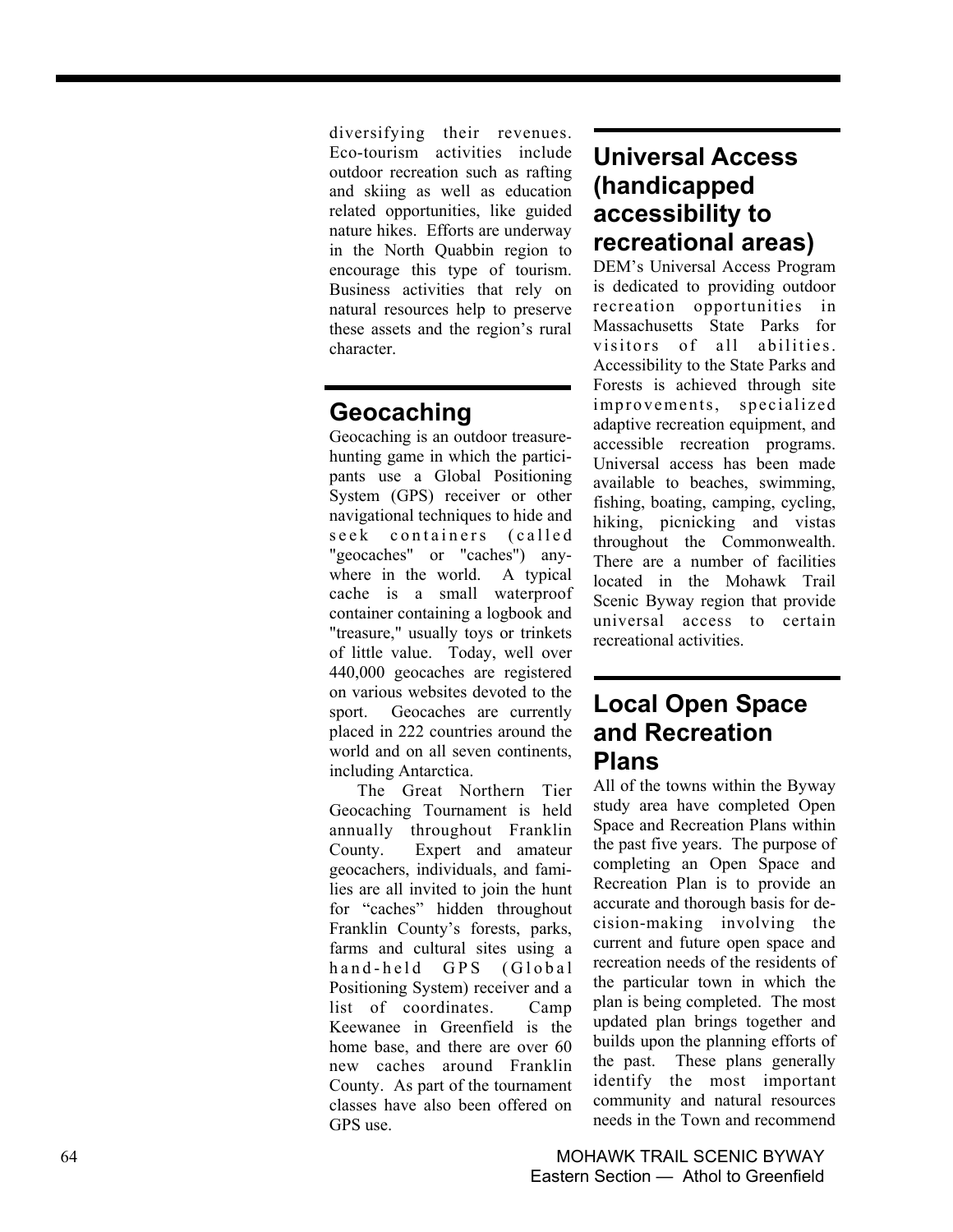the steps necessary to satisfy these needs or protect the resources. The following includes a brief summary of the goals or recommendations of these plans that directly relate to the Byway study area.

# *Athol*

Athol is currently developing an Open Space and Recreation Plan.

# *Orange*

## *Open Space and Recreation Plan (March 2002)*

Orange will complete a revision of its Open Space and Recreation Plan in 2009.

# *Wendell*

#### *Open Space and Recreation Plan (April 2002)*

The Wendell Open Space and Recreation Plan was established with input received from a 2001 Open Space and Recreation Survey that was mailed to every household in the town. The following recommendations were identified that relate to the Byway area:

Prioritize Town sponsored land protection projects that conserve forestland, drinking water, streams and ponds, open fields, scenic views, wildlife habitat, wetlands and farmland.

Take advantage of the Town's right-of-first refusal with Chapter 61 parcels or assigning the right to a third party.

Coordinate with regional and state land protection efforts, in and around Wendell, to ensure the continued conservation of important natural, recreational and open space resources.

Accept land and easement donations and facilitate the local investment of land protection

funding by private land trust and state agencies.

Develop multi-user (walking, hiking, bicycling, cross-country skiing) trail systems that tie into existing ones, which can be accessed from publicly owned land or private lands with trail easements.

Promote and help to protect historically significant landscapes.

#### *Erving Open Space and Recreation Plan (June 2002)*

An Open Space and Recreation Survey was mailed to all of the residents of the Town which provided input during the process of developing this plan. In addition, six public meetings of the Open Space Planning Committee were held during the process including a public forum. The following recommendations were identified as a result of the plan:

- Prioritize Town sponsored land protection projects that conserve forestland, drinking water, streams and ponds, open fields, scenic views, wildlife habitat, wetlands and farmland.
- Take advantage of the Town's right-of-first refusal with Chapter 61 parcels or assigning the right to a third party.
- Coordinate with regional and state land protection efforts, in and around Erving, to ensure the continued conservation of important natural, recreational and open space resources.
- Improve access to parks and open space by the physically handicapped, the elderly, and children by coordinating with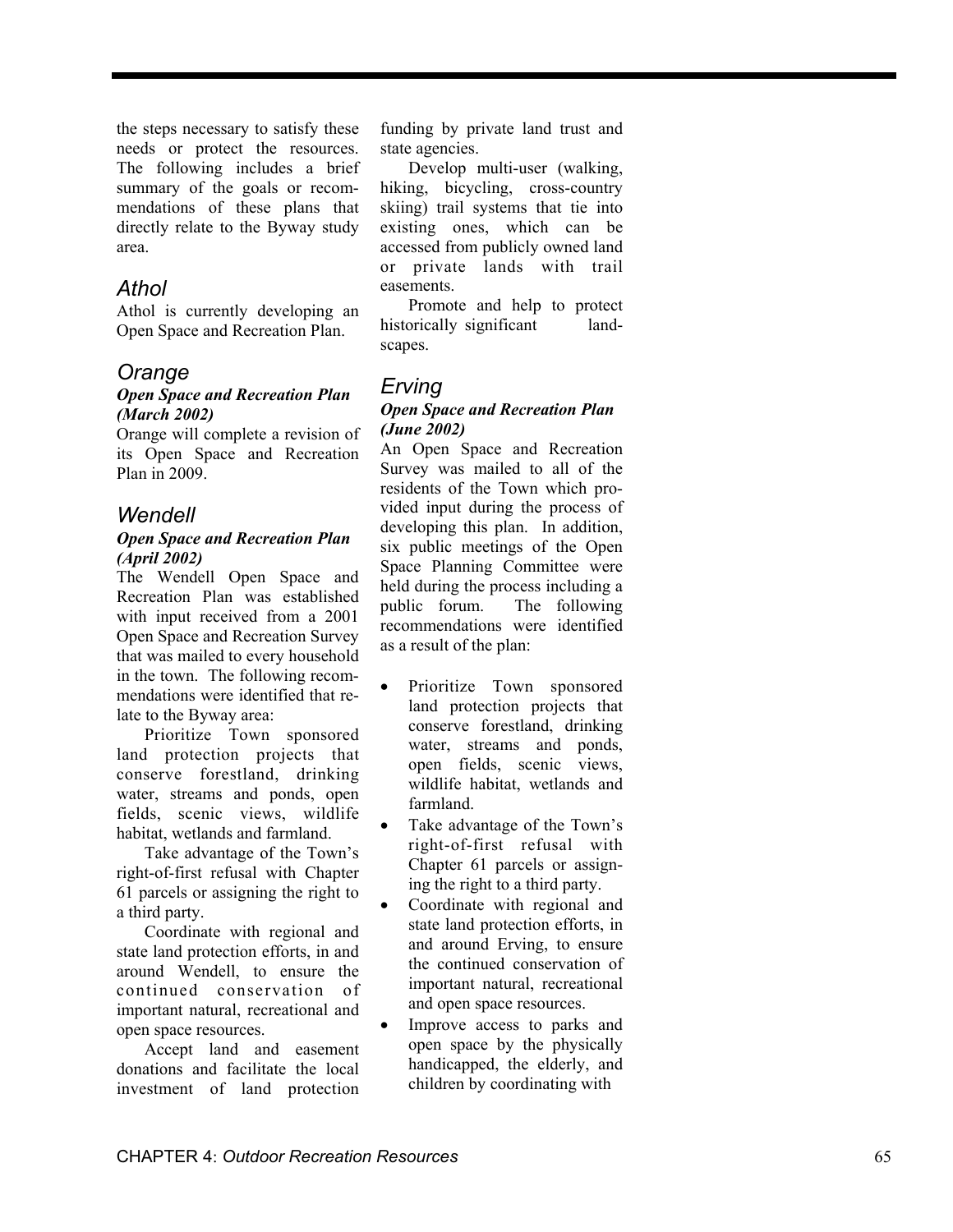all relevant Town boards and committees.

- Support the Recreation Commission to be more effective in providing needed recreational facilities and programming for all of Erving's residents especially teens.
- Develop multi-user (walking, hiking, bicycling, crosscountry skiing) trail systems that tie into existing ones, which can be accessed from publicly owned land or private lands with trail easements.
- Identify, promote and help protect historically significant areas and landscapes, such as cemeteries.
- Seek to permanently protect from development all lands that contain unusual plant communities and rare and endangered species habitat.

# *Gill*

## *Open Space and Recreation Plan (2005)*

The Town worked with the Mount Grace Land Trust, the Gill Conservation Commission, the Franklin Regional Council of Governments and a team of graduate students from UMass. The following recommendations were identified as a result of the plan:

- Be responsive to the needs of farm and forest landowners and other agricultural businesses in town. Consider ways that the town might support agricultural operations as they would other commercial or industrial businesses in town.
- Encourage the Town of Gill to accept more donated conservation land and conservation restrictions from willing landowners that protect valued

" natural and cultural resources".

- Encourage landowners to consider donating their land to the Town of Gill for the conservation of "natural and cultural" resources.
- Explore revisions to Gill's zoning bylaw that would result in greater protection of valued "natural and cultural resources" and, which could also help to ensure that any land development provides benefits that reflect the town's natural resource conservation goals.
- Promote existing and future recreational facilities and services by developing a guide to facilities, programs, and trail systems in the town.
- Support the development of multi-use and limited-use trail systems, which can be accessed from publicly owned land or private lands with permission.
- Identify recreational needs of residents of all ages and develop new programs and facilities as appropriate.
- Explore opportunities to partner with local, regional and statewide land conservation organizations and agencies to better leverage limited town dollars and volunteer hours towards the conservation of priority resource areas.
- Explore the opportunities for partnering with the open space committees of surrounding towns on land conservation projects that protect landscapescale resources like contiguous forests, aquifers, core habitat areas, and trail systems.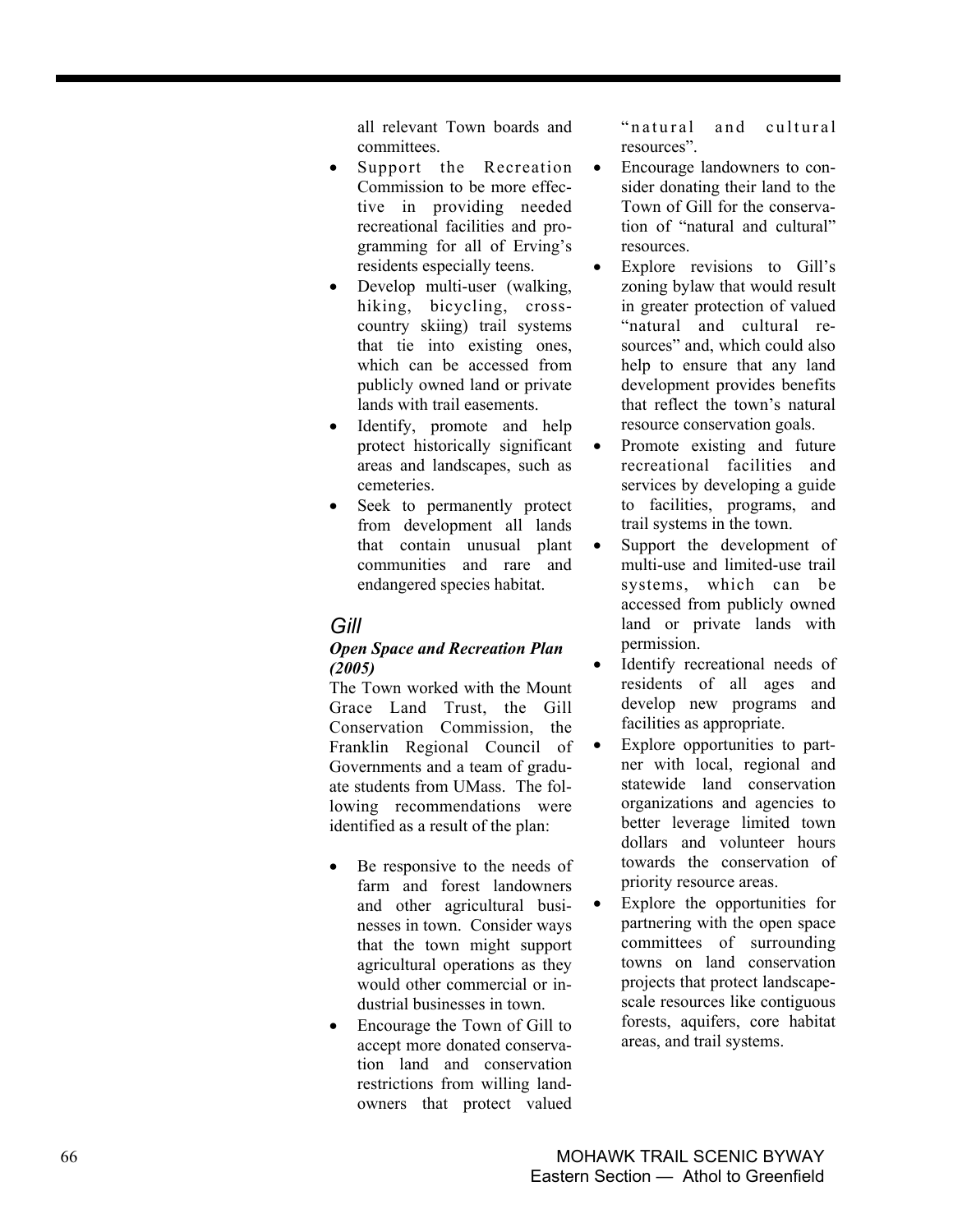# *Montague*

## *Open Space and Recreation Plan (2003)*

An Open Space and Recreation Survey was mailed to all of the residents of the Montague which provided input during the process of developing this plan. In addition, public meetings were held in each of the five villages of Montague. The following recommendations were identified as a result of the plan:

- Encourage permanent protection of large blocks of contiguous forest and establishment of corridors between existing protected forest parcels.
- Encourage permanent protection of land along the banks of the Connecticut, Sawmill and Millers Rivers and support ecological restoration efforts in these watersheds.
- Purchase conservation restrictions from willing private landowners in Montague.
- Encourage state agencies and non-profit conservation organizations like hand trusts to purchase open space.
- Promote cleanup and redevelopment of abandoned and underutilized industrial and commercial properties.
- Participate in region-wide land use planning efforts to ensure protection of the resources Montague shares with other communities.
- Use private and town funding to leverage bigger investments in protecting open space and supporting local farm businesses.
- Enhance the public visibility of agricultural businesses in Montague and promote pur-

chase of local farm and forest products.

- Promote conservation of valuable agricultural soils and permanent protection of farmland through the APR program, consistent with the plans and desires of landowners.
- Encourage the investment of federal, state, municipal and private dollars for the purpose of maintaining and developing recreational facilities in Montague.
- Support the implementation of the Franklin County Bikeway a significant portion of which is located in Montague.
- Promote ongoing maintenance and expansion of recreational areas and programs provided by Northeast Utilities [now FirstLight Power Resources] under its Federal Energy Regulatory Commission License, including but not limited to parks, the Canalside Trail and boat access to the Connecticut River.
- Maintain all existing recreational facilities including trails.
- Explore cost-effective methods for developing safe bike routes between village centers and areas of interest.
- Develop additional recreational programming for children
- Assess the adequacy of existing recreational opportunities for senior citizens and consider the development of new programs and facilities if found to be necessary.
- Seek to secure trail easements from private landowners for passive recreational activities including hiking, jogging, nature observation and cross-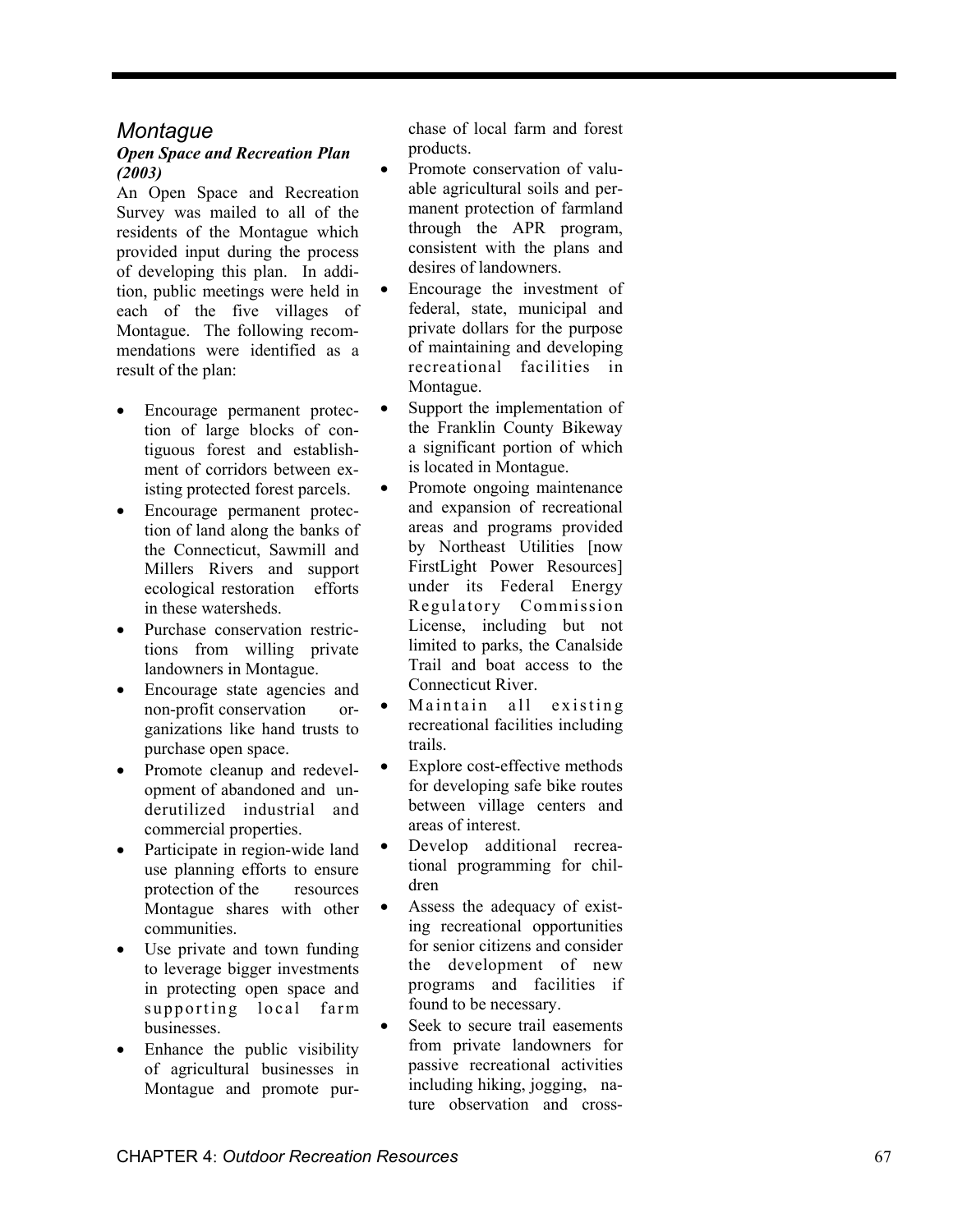country skiing.

- Educate Montague residents about existing areas of protected open space and promote use of those lands that provide public access fro recreation.
- Promote Montague's historic and rural character and outdoor recreation opportunities to tourists.

# *Greenfield*

## *Open Space and Recreation Plan (2006)*

This plan was developed with input gathered through an Open Space and Recreation Survey that was distributed through the local newspaper. Five thousand six hundred (5,600) surveys were distributed and 423 were returned (7.5% response rate). In addition to open meetings of the Open Space Committee through the process, a public hearing was also held as an opportunity for residents to give feedback on the plan. The following recommendations were identified as a result of the plan:

• Enhance existing recreation facilities, including infrastructure, drainage, access (pedestrian, vehicular, handicapped and parking) and security.

- Protect, preserve and enhance conservation areas
- Protect and preserve important agricultural lands
- Preserve and protect "sacred" places" such as historic places, farms, agricultural and scenic resources.
- Develop and implement a public awareness campaign aimed at informing residents and schools of open space opportunities.
- Use both public and private funding to protect, preserve and enhance open space.
- Coordinate with federal, state, regional and local entities to maximize protection of joint resources.
- Promote the creation of an inter-connected hiking trail system.
- Incorporate river corridors and watersheds into the concept of Open Space Connections.
- Promote the creation of "green" space" along public ways and within neighborhoods.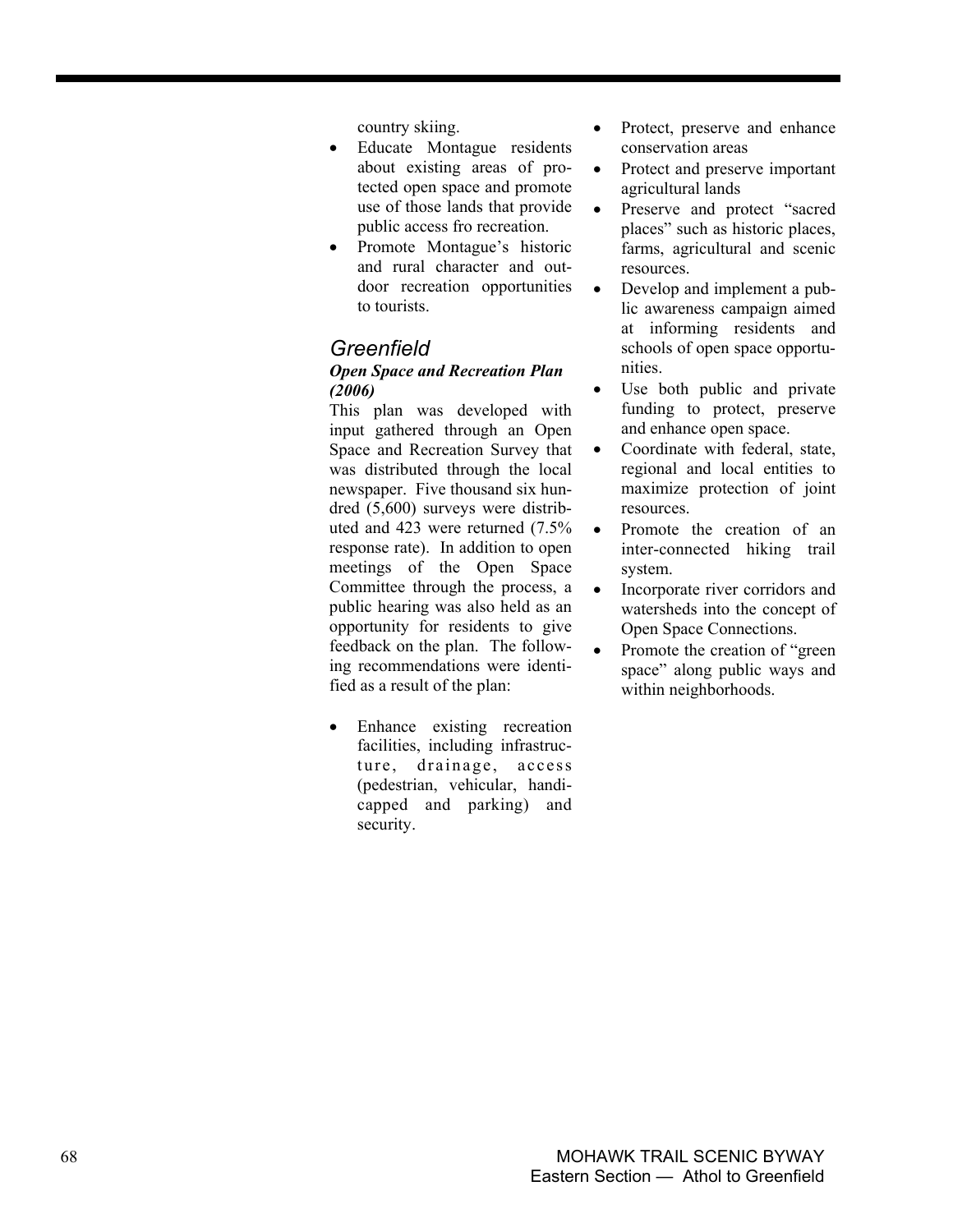| <b>Wildlife Watching</b>    |       | ╮                                  | ╮                             |                              |                           |                           | ╮                                         |                     | ╮                   | ╮           |                                  |                  |            |
|-----------------------------|-------|------------------------------------|-------------------------------|------------------------------|---------------------------|---------------------------|-------------------------------------------|---------------------|---------------------|-------------|----------------------------------|------------------|------------|
| Swimming                    |       |                                    |                               |                              |                           |                           |                                           |                     |                     |             |                                  | ↘                |            |
| Snowmobiling                |       |                                    | ╮                             |                              |                           |                           |                                           |                     |                     |             |                                  |                  |            |
| <b>Rock Climbing</b>        |       |                                    | ╮                             |                              |                           |                           |                                           |                     |                     |             |                                  |                  |            |
| <b>Recreation Fields</b>    |       |                                    |                               |                              |                           |                           |                                           |                     |                     |             |                                  | ╮                |            |
| Picnic Area                 |       | ╮                                  | ╮                             |                              |                           |                           |                                           |                     |                     |             | ╮                                | ╮                |            |
| Pick you own                |       |                                    |                               |                              |                           |                           |                                           |                     |                     |             |                                  |                  |            |
| <b>Hunting</b>              |       |                                    | ╮                             |                              |                           |                           | ╮                                         |                     |                     |             |                                  |                  |            |
| <b>Horseback Riding</b>     |       |                                    | ╮                             |                              |                           |                           |                                           |                     |                     |             | ╮                                |                  |            |
| Hiking/Snowshoeing          |       | ╮                                  | ╮                             | ╮                            |                           |                           | ╮                                         | ╮                   | ╮                   |             | ╮                                |                  |            |
| Golfing                     |       |                                    |                               |                              | >                         |                           |                                           |                     |                     |             |                                  |                  |            |
| <b>Fishing</b>              |       | ╮                                  | ╮                             | ╮                            |                           |                           | ╮                                         |                     | ╮                   |             |                                  | ↘                |            |
| <b>Farm Stands</b>          |       |                                    |                               |                              |                           |                           |                                           |                     |                     |             |                                  |                  |            |
| <b>Farmers Markets</b>      |       |                                    |                               |                              |                           |                           |                                           |                     |                     |             |                                  |                  |            |
| <b>Cross-Country Skiing</b> |       |                                    | ╮                             | ╮                            |                           |                           |                                           | ╮                   |                     |             | ╮                                |                  | ╮          |
| Canoeing/Kayaking           |       |                                    |                               |                              |                           |                           |                                           |                     |                     |             |                                  |                  |            |
| Camping                     |       |                                    | ╮                             |                              |                           |                           | $\ddot{\phantom{0}}$                      |                     |                     |             |                                  |                  |            |
| <b>Boat Ramp</b>            |       | ╮                                  |                               |                              |                           |                           |                                           |                     |                     |             |                                  |                  | ╮          |
| <b>Biking</b> - Road        |       |                                    |                               |                              |                           | ╮                         |                                           |                     |                     |             | ╮                                | ╮                | ╮          |
| <b>Biking - Mountain</b>    |       |                                    | ↘                             |                              |                           |                           |                                           |                     |                     | ╮           | ╮                                |                  |            |
|                             | Athol | Environmental Park<br>Alan E. Rich | Bearsden Conservation<br>Area | Cass Meadow Wildlife<br>Area | Ellinwood Country<br>Club | Millers River<br>Greenway | Millers River Wildlife<br>Management Area | Skyfields Arboretum | Thousand-Acre Swamp | Tully Trail | New England<br>Equestrian Center | Silver Lake Park | Lake Ellis |

CHAPTER 4: Outdoor Recreation Resources CHAPTER 4: *Outdoor Recreation Resources*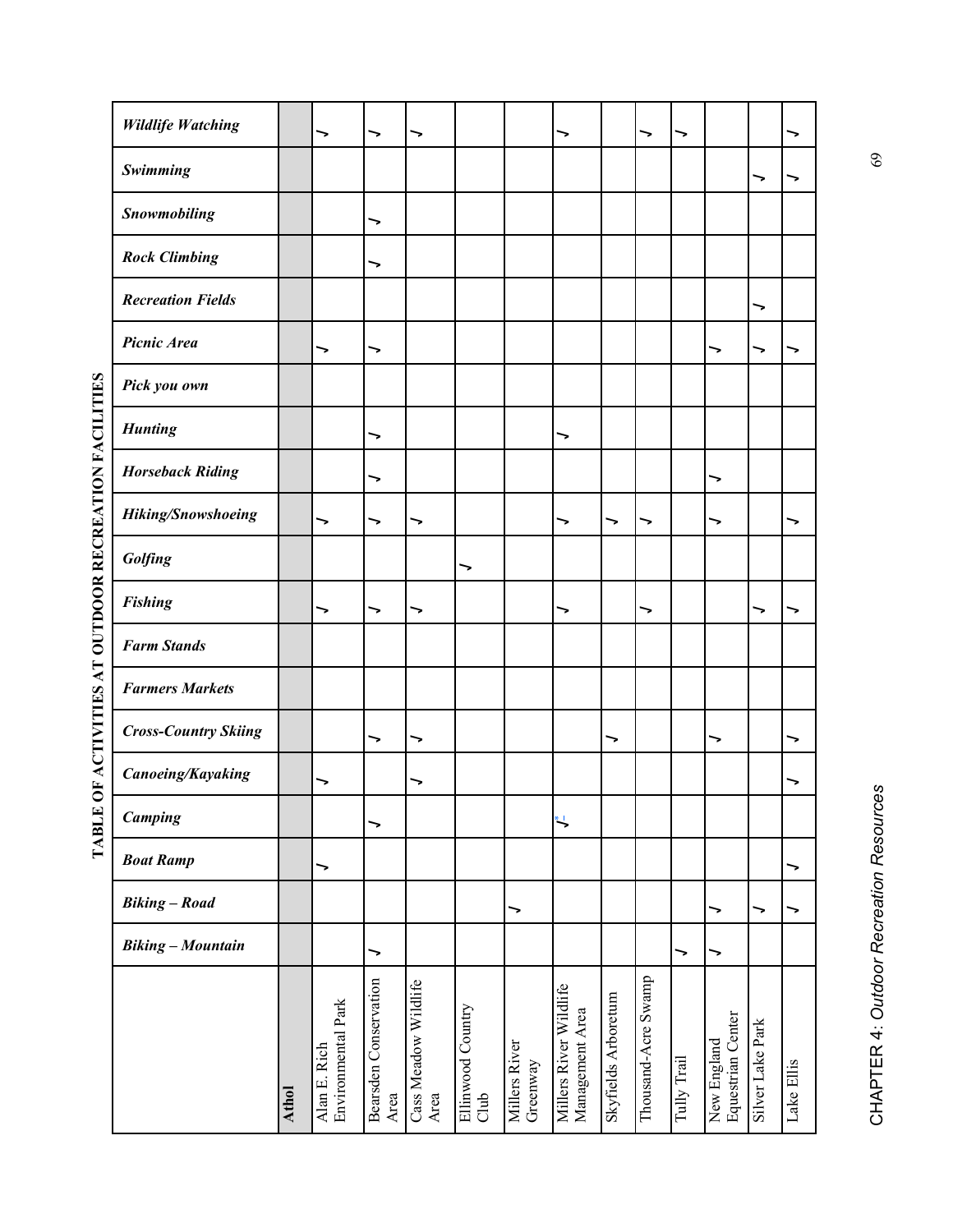MOHAWK TRAIL SCENIC BYWAY<br>Eastern Section — Athol to Greenfield Eastern Section — Athol to Greenfield MOHAWK TRAIL SCENIC BYWAY

|                                                                                                                | Orange | morial Forest<br>Batile-Dorrance Me- | System<br>Chestnut Hill Trail | Farley Ledges | Fittz Family Memorial | Hosmer Woods | Johnson's Farm | Memorial Park and | Millers River Green- | North Pond Ridge Trail | Market<br>Orange<br>Farmers | Orange Riverfront Park | Orange Wildlife Man- | Seeds of Solidarity | Tully Mountain* | Area<br>Tully Mountain<br>Wildlife Management | Tully Trail |
|----------------------------------------------------------------------------------------------------------------|--------|--------------------------------------|-------------------------------|---------------|-----------------------|--------------|----------------|-------------------|----------------------|------------------------|-----------------------------|------------------------|----------------------|---------------------|-----------------|-----------------------------------------------|-------------|
| Biking - Mountain                                                                                              |        | $\overline{\phantom{0}}$             | ∼                             |               | ∼                     | ╰            |                |                   |                      | ∼                      |                             |                        |                      |                     |                 |                                               |             |
| $\boldsymbol{p}\boldsymbol{p}\boldsymbol{o}\boldsymbol{y}$ - $\boldsymbol{S}$ u $\boldsymbol{p}\boldsymbol{q}$ |        |                                      |                               |               |                       |              |                |                   | ∼                    |                        |                             |                        |                      |                     |                 |                                               |             |
| Boat Ranp                                                                                                      |        |                                      |                               |               |                       |              |                |                   |                      |                        |                             | ∼                      |                      |                     |                 |                                               |             |
| <i><b>Suidun</b></i>                                                                                           |        |                                      |                               |               |                       |              |                |                   |                      |                        |                             |                        | ∼                    |                     | ∼               |                                               |             |
| Canocing/Paisons                                                                                               |        |                                      |                               |               |                       |              |                |                   |                      |                        |                             | ∼                      |                      |                     |                 |                                               |             |
| Cross-Country Ski-                                                                                             |        | $\overline{\phantom{0}}$             | ∼                             |               | ∼                     | ╰            |                |                   |                      | ∼                      |                             |                        |                      |                     |                 |                                               |             |
| $\mathfrak{soy}$ ang sabulang sa                                                                               |        |                                      |                               |               |                       |              |                |                   |                      |                        | ∼                           |                        |                      |                     |                 |                                               |             |
| <b>Spupig</b> <i>ultip</i>                                                                                     |        |                                      |                               |               |                       |              |                |                   |                      |                        |                             |                        |                      |                     | ∼               |                                               |             |
| Pishing                                                                                                        |        |                                      | ∼                             |               |                       |              |                |                   |                      |                        |                             |                        | ∼                    |                     |                 | ∼                                             |             |
| $\mathcal{S} \mathcal{u} \mathcal{A}$ jo $\mathcal{O}$                                                         |        |                                      |                               |               |                       |              |                |                   |                      |                        |                             |                        |                      |                     |                 |                                               |             |
| gnisonewonZ\gnisliH                                                                                            |        | $\overline{\phantom{0}}$             | ∼                             |               | ∼                     | ∼            |                |                   |                      | ∼                      |                             |                        | ∼                    |                     | ∼               | ∼                                             | ∼           |
| <b>Rorseback Riding</b>                                                                                        |        |                                      |                               |               | ∼                     | ∼            |                |                   |                      |                        |                             |                        |                      |                     |                 |                                               |             |
| <b>SununH</b>                                                                                                  |        |                                      |                               |               |                       |              |                |                   |                      |                        |                             |                        |                      |                     |                 |                                               |             |
| имо пол уэң                                                                                                    |        |                                      |                               |               |                       |              | ∼              |                   |                      |                        |                             |                        |                      |                     |                 |                                               |             |
| Picnic Area                                                                                                    |        |                                      |                               |               |                       |              |                | ∼                 |                      |                        |                             | ∼                      |                      |                     |                 |                                               |             |
| Recreation Fields                                                                                              |        |                                      |                               |               |                       |              |                |                   |                      |                        |                             |                        |                      |                     |                 |                                               |             |
| Rock Climbing                                                                                                  |        |                                      |                               | ╰             |                       |              |                |                   |                      |                        |                             |                        |                      |                     |                 | ∼                                             |             |
| Sungomwong                                                                                                     |        |                                      |                               |               |                       |              |                |                   |                      |                        |                             |                        |                      |                     |                 |                                               |             |
| SnimmiwZ                                                                                                       |        |                                      |                               |               |                       |              |                |                   |                      |                        |                             |                        |                      |                     |                 |                                               |             |
| <b>Buidon Waching</b>                                                                                          |        |                                      | ∼                             |               |                       |              |                |                   |                      | ∼                      |                             |                        |                      |                     | ∼               |                                               | ∼           |

TABLE OF ACTIVITIES AT OUTDOOR RECREATION FACILITIES **TABLE OF ACTIVITIES AT OUTDOOR RECREATION FACILITIES**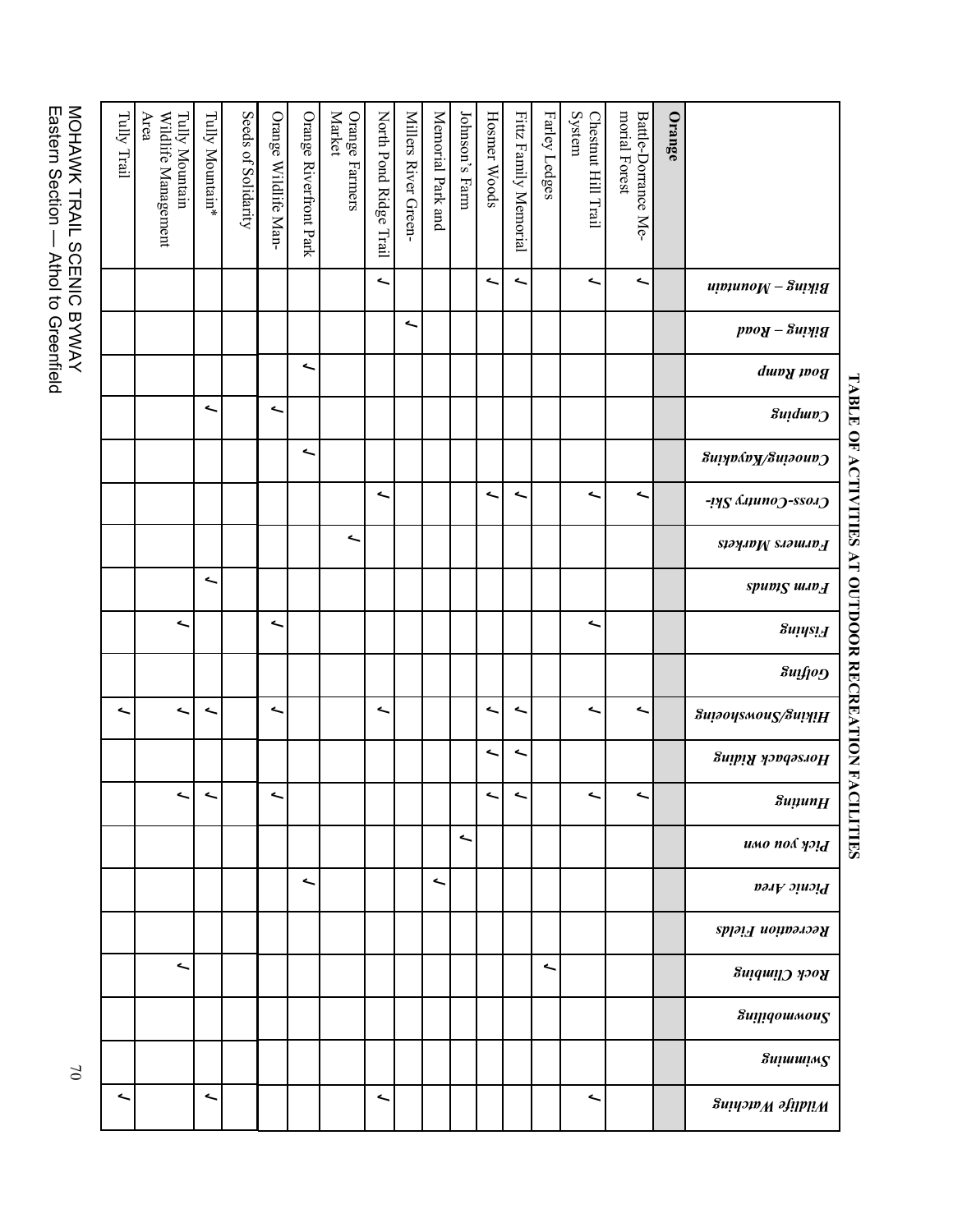|         | ╮            | ╮                                |                                             | ╮                                         |                      |                                                  | ╮      | ╮                   |                    |                    |                           | ╮                     |                                                                             |
|---------|--------------|----------------------------------|---------------------------------------------|-------------------------------------------|----------------------|--------------------------------------------------|--------|---------------------|--------------------|--------------------|---------------------------|-----------------------|-----------------------------------------------------------------------------|
|         |              |                                  |                                             | ╮                                         |                      |                                                  | ╮      |                     |                    |                    |                           |                       |                                                                             |
|         |              |                                  |                                             | ╮                                         |                      |                                                  | ╮      |                     |                    |                    |                           |                       |                                                                             |
|         |              |                                  |                                             |                                           |                      |                                                  |        |                     |                    |                    |                           | ╮                     |                                                                             |
|         |              |                                  |                                             | ⇁                                         |                      |                                                  |        |                     |                    |                    |                           |                       |                                                                             |
|         |              |                                  |                                             | ╮                                         |                      |                                                  | ╮      |                     |                    |                    |                           |                       |                                                                             |
|         |              |                                  |                                             |                                           |                      |                                                  |        |                     |                    |                    |                           |                       |                                                                             |
|         |              |                                  |                                             | ╮                                         |                      |                                                  | ╮      |                     |                    |                    |                           |                       |                                                                             |
|         |              |                                  | ⇁                                           | ⇁                                         | ╮                    |                                                  | ╮      |                     |                    |                    |                           |                       |                                                                             |
|         | ↘            | ↘                                |                                             | ╮                                         | ╮                    |                                                  | ╮      | ╮                   |                    |                    |                           | ╮                     |                                                                             |
|         |              |                                  |                                             |                                           |                      |                                                  |        |                     |                    |                    |                           |                       |                                                                             |
|         |              |                                  | ╮                                           |                                           | ⇁                    |                                                  | ╮      |                     |                    |                    | ↘                         |                       |                                                                             |
|         |              |                                  |                                             |                                           |                      |                                                  |        |                     |                    |                    |                           |                       |                                                                             |
|         |              |                                  |                                             |                                           |                      |                                                  |        |                     |                    |                    |                           |                       |                                                                             |
|         | ╮            |                                  |                                             | ╮                                         |                      |                                                  | ↘      | ╮                   |                    |                    |                           |                       |                                                                             |
|         |              |                                  |                                             |                                           | ╮                    |                                                  | ↘      |                     | ╮                  |                    |                           |                       |                                                                             |
|         |              |                                  | ╮                                           | ╮                                         |                      |                                                  | ╮      |                     |                    |                    |                           |                       |                                                                             |
|         |              |                                  |                                             | ╮                                         |                      |                                                  | ╮      |                     | ╮                  |                    |                           |                       |                                                                             |
|         |              |                                  |                                             |                                           |                      |                                                  |        |                     |                    |                    | ╮                         |                       |                                                                             |
|         |              |                                  |                                             | -                                         |                      |                                                  | ╮      |                     |                    |                    |                           | ╮                     |                                                                             |
|         |              |                                  |                                             |                                           |                      |                                                  |        |                     |                    |                    |                           |                       | $^\pm$ White water kayaking and canoeing.<br>- Camping by permit from MDFW. |
| Wendell | Diemand Farm | Memorial Forest<br>Hidden Valley | Mattabesett Trail<br>Monadnock<br>Metacomet | Millers River Wildlife<br>Management Area | Wendell State Forest | Wendell Wildlife<br>Management Area <sup>*</sup> | Erving | Erving State Forest | Erving Castle/Her- | Erving Center Boat | Farley Flats <sup>+</sup> | Franklin County Bike- | Rose Ledge                                                                  |

TABLE OF ACTIVITIES AT OUTDOOR RECREATION FACILITIES **TABLE OF ACTIVITIES AT OUTDOOR RECREATION FACILITIES** 

CHAPTER 4: Outdoor Recreation Resources CHAPTER 4: *Outdoor Recreation Resources*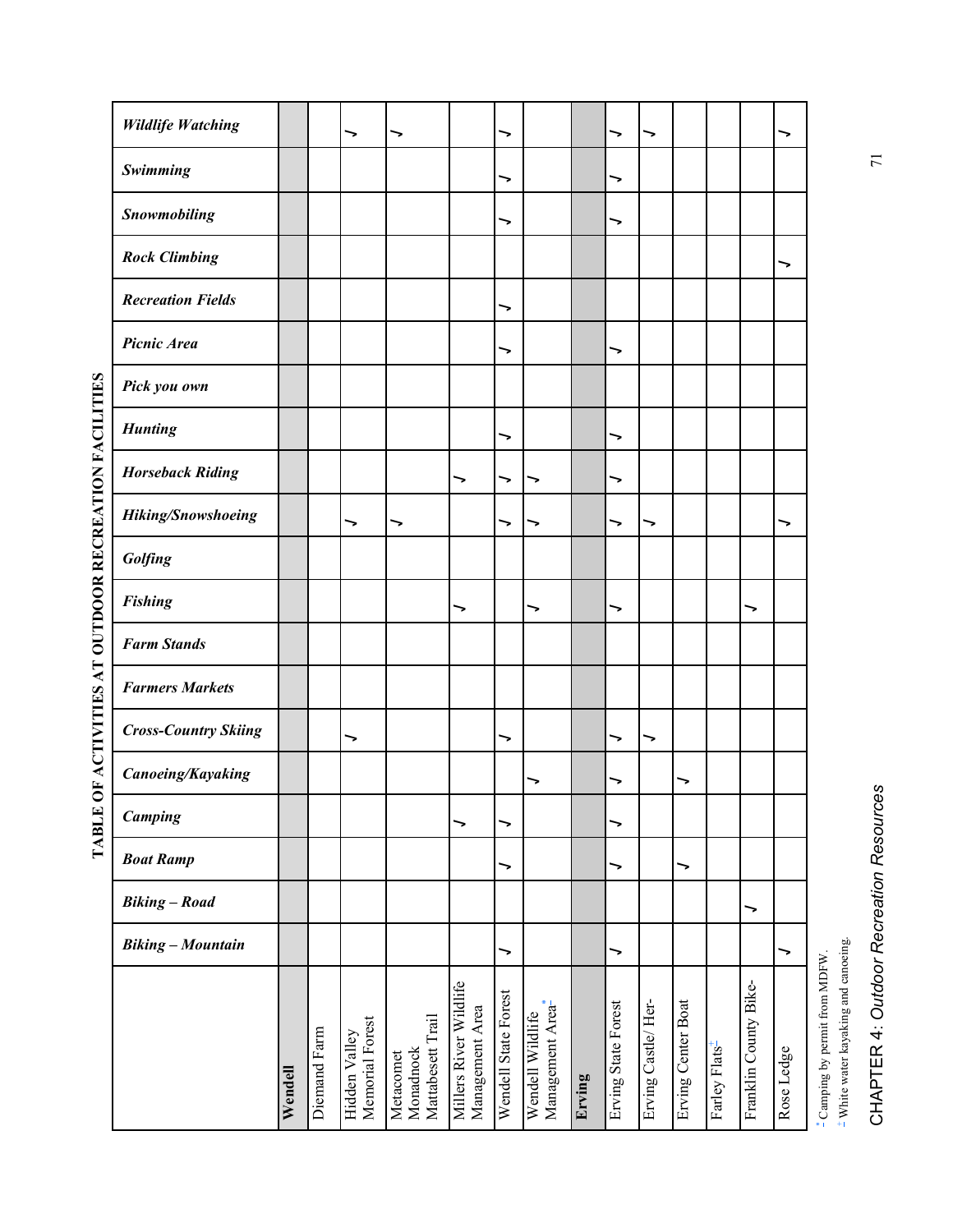|                                                                                                     | Erving | Erving State Forest      | Erving Castle/ Her- | Erving Center Boat | Farley Flats <sup>+</sup> | Franklin County Bike-    | Rose Ledge | Gill | Barton Cove+ | <b>Bikeway</b><br>Franklin County | Gill Public Boat Ramp | Oakridge Golf Club | $\frac{1}{2}$<br>By permit of MDFW |
|-----------------------------------------------------------------------------------------------------|--------|--------------------------|---------------------|--------------------|---------------------------|--------------------------|------------|------|--------------|-----------------------------------|-----------------------|--------------------|------------------------------------|
| Biking - Mountain                                                                                   |        | $\overline{\phantom{0}}$ |                     |                    |                           |                          | ∼          |      | ∼            |                                   |                       |                    |                                    |
| $\boldsymbol{p}\boldsymbol{p}\boldsymbol{o}\boldsymbol{y}$ - $\boldsymbol{S}$ uiyi $\boldsymbol{q}$ |        |                          |                     |                    |                           | ∼                        |            |      |              | ∼                                 |                       |                    |                                    |
| <b>goat</b> Ranp                                                                                    |        | ∼                        |                     | ∼                  |                           |                          |            |      |              |                                   | ∼                     |                    |                                    |
| <i><b>Suidun</b></i>                                                                                |        | ∼                        |                     |                    |                           |                          |            |      | ∼            |                                   |                       |                    |                                    |
| Canoeing/Rayang                                                                                     |        | ∼                        |                     | ∼                  |                           |                          |            |      | أ            |                                   |                       |                    |                                    |
| Cross-Country Skiins                                                                                |        | ∼                        | ؞                   |                    |                           |                          |            |      |              |                                   |                       |                    |                                    |
| $\mathfrak{soy}$ ang sabuan $\mathfrak{g}$                                                          |        |                          |                     |                    |                           |                          |            |      |              |                                   |                       |                    |                                    |
| Physical Standard                                                                                   |        |                          |                     |                    |                           |                          |            |      |              |                                   |                       |                    |                                    |
| <b>gninei</b> <sup>1</sup>                                                                          |        | ∼                        |                     |                    |                           | $\overline{\phantom{0}}$ |            |      | ∼            |                                   |                       |                    |                                    |
| <i><b>Suffog</b></i>                                                                                |        |                          |                     |                    |                           |                          |            |      |              |                                   |                       | ື                  |                                    |
| Buisonewon ZanisiH                                                                                  |        | ∼                        | ۰                   |                    |                           |                          | ∼          |      | ∼            |                                   |                       |                    |                                    |
| <b>Rorseback Riding</b>                                                                             |        | ∼                        |                     |                    |                           |                          |            |      |              |                                   |                       |                    |                                    |
| <b>SununH</b>                                                                                       |        | ∼                        |                     |                    |                           |                          |            |      |              |                                   |                       |                    |                                    |
| имо пол уэң                                                                                         |        |                          |                     |                    |                           |                          |            |      |              |                                   |                       |                    |                                    |
| Picnic Area                                                                                         |        | ∼                        |                     |                    |                           |                          |            |      | ∼            |                                   |                       |                    |                                    |
| Recreation Fields                                                                                   |        |                          |                     |                    |                           |                          |            |      |              |                                   |                       |                    |                                    |
| Rock Climbing                                                                                       |        |                          |                     |                    |                           |                          | ∼          |      |              |                                   |                       |                    |                                    |
| SuilidomwonZ                                                                                        |        | ∼                        |                     |                    |                           |                          |            |      |              |                                   |                       |                    |                                    |
| Snimmiw <sup>2</sup>                                                                                |        | ∼                        |                     |                    |                           |                          |            |      |              |                                   |                       |                    |                                    |
| <b>Rildife Waching</b>                                                                              |        | ∼                        | ∼                   |                    |                           |                          | ۰          |      | ∼            |                                   |                       |                    |                                    |

**TABLE OF ACTIVITIES AT OUTDOOR RECREATION FACILITIES** 

TABLE OF ACTIVITIES AT OUTDOOR RECREATION FACILITIES

 $\overline{a}$ 

MOHAWK TRAIL SCENIC BYWAY<br>Eastern Section — Athol to Greenfield Eastern Section — Athol to Greenfield MOHAWK TRAIL SCENIC BYWAY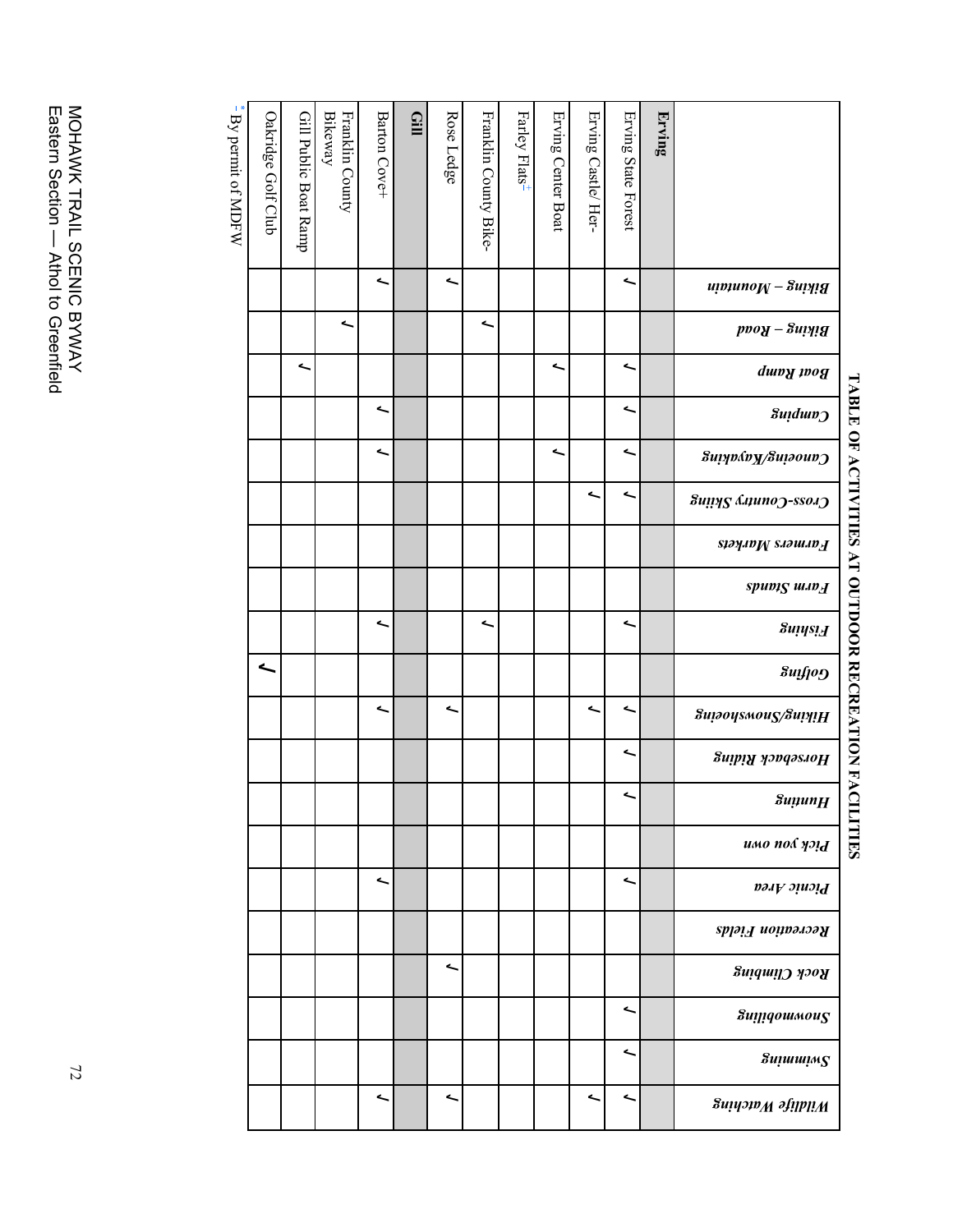| <b>Wildlife Watching</b>    |          |                   |                                                                  |                   |                          |                       | $\overline{\phantom{0}}$ |            |                     |                               |                   |                                        |                          |                        |                    | ╮                                               |               |                     |                                |
|-----------------------------|----------|-------------------|------------------------------------------------------------------|-------------------|--------------------------|-----------------------|--------------------------|------------|---------------------|-------------------------------|-------------------|----------------------------------------|--------------------------|------------------------|--------------------|-------------------------------------------------|---------------|---------------------|--------------------------------|
| Swimming                    |          |                   |                                                                  |                   |                          |                       |                          |            |                     |                               |                   |                                        |                          |                        |                    |                                                 |               |                     |                                |
| Snowmobiling                |          |                   |                                                                  |                   |                          |                       |                          |            |                     |                               |                   |                                        |                          |                        |                    |                                                 |               |                     |                                |
| <b>Rock Climbing</b>        |          |                   |                                                                  |                   |                          |                       |                          |            |                     |                               |                   |                                        |                          |                        |                    |                                                 |               |                     |                                |
| <b>Recreation Fields</b>    |          |                   |                                                                  |                   |                          |                       |                          |            |                     |                               |                   |                                        |                          |                        |                    |                                                 |               |                     |                                |
| Picnic Area                 |          |                   |                                                                  |                   |                          |                       | >                        |            |                     |                               |                   |                                        |                          |                        |                    |                                                 |               |                     |                                |
| Pick you own                |          |                   |                                                                  |                   |                          |                       |                          |            |                     |                               |                   |                                        |                          |                        |                    |                                                 |               |                     |                                |
| <b>Hunting</b>              |          |                   |                                                                  |                   |                          |                       |                          |            |                     |                               |                   |                                        |                          |                        |                    |                                                 |               |                     |                                |
| <b>Horseback Riding</b>     |          |                   |                                                                  |                   |                          |                       |                          |            |                     |                               |                   |                                        |                          |                        |                    |                                                 |               |                     |                                |
| Hiking/Snowshoeing          |          |                   |                                                                  |                   |                          |                       |                          |            |                     |                               |                   |                                        |                          |                        |                    | ↘                                               |               |                     |                                |
| Golfing                     |          |                   |                                                                  |                   | $\overline{\phantom{0}}$ |                       |                          |            |                     |                               |                   |                                        |                          |                        |                    |                                                 |               |                     |                                |
| <b>Fishing</b>              |          |                   |                                                                  |                   |                          |                       |                          |            |                     |                               |                   |                                        |                          |                        |                    |                                                 |               |                     |                                |
| <b>Farm Stands</b>          |          |                   |                                                                  |                   |                          |                       |                          |            |                     |                               |                   |                                        | $\overline{\phantom{0}}$ |                        |                    |                                                 |               |                     |                                |
| <b>Farmers Markets</b>      |          |                   |                                                                  |                   |                          |                       |                          |            |                     |                               |                   |                                        |                          |                        |                    |                                                 |               |                     |                                |
| <b>Cross-Country Skiing</b> |          |                   |                                                                  |                   |                          |                       |                          |            |                     |                               |                   |                                        |                          |                        |                    |                                                 | $\rightarrow$ |                     |                                |
| Canoeing/Kayaking           |          |                   |                                                                  |                   |                          |                       |                          |            |                     |                               |                   |                                        |                          |                        |                    |                                                 |               |                     |                                |
| <b>Camping</b>              |          |                   |                                                                  |                   |                          |                       |                          |            |                     |                               |                   |                                        |                          |                        |                    |                                                 |               |                     |                                |
| <b>Boat Ramp</b>            |          |                   |                                                                  |                   |                          |                       |                          |            |                     |                               |                   |                                        |                          |                        |                    |                                                 |               |                     |                                |
| <b>Biking</b> - Road        |          |                   | $\overline{\phantom{0}}$                                         |                   |                          |                       | $\overline{\phantom{0}}$ |            |                     |                               |                   | ↘                                      |                          |                        |                    |                                                 |               |                     |                                |
| <b>Biking - Mountain</b>    |          |                   |                                                                  |                   |                          |                       |                          |            |                     |                               |                   |                                        |                          |                        |                    | ⇁                                               |               |                     | >                              |
|                             | Montague | Brook's Bend Farm | Trail and East Mineral<br>Bikeway - Canalside<br>Franklin County | Old Depot Gardens | Thomas Memorial Golf     | Turners Falls Farmers | Unity Park               | Greenfield | <b>Bostrom Farm</b> | Country Club of<br>Greenfield | Common Wealth CSA | Bikeway - Riverside<br>Franklin County | Glenbrook Gardens        | Greenfield Energy Park | Greenfield Farmers | <b>Conservation Area</b><br><b>GTD</b> Griswold | Highland Pond | Meadows Golf Course | Poet's Seat and Ridge<br>Trail |

TABLE OF ACTIVITIES AT OUTDOOR RECREATION FACILITIES **TABLE OF ACTIVITIES AT OUTDOOR RECREATION FACILITIES** 

CHAPTER 4: Outdoor Recreation Resources CHAPTER 4: *Outdoor Recreation Resources*

73